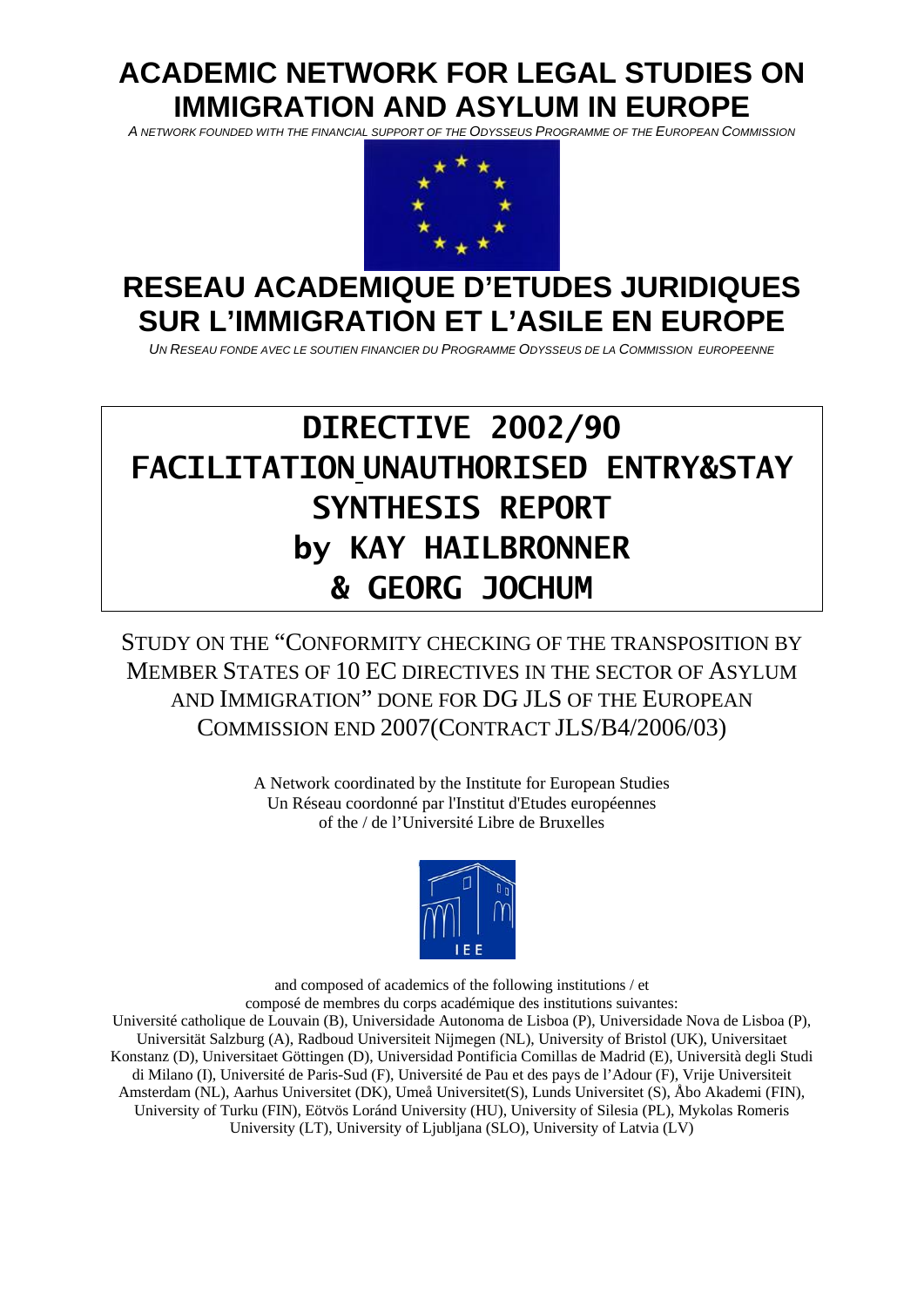## **SYNTHESIS REPORT OF THE IMPLEMENTATION OF THE DIRECTIVE ON FACILITATION OF UNAUTHORISED ENTRY & STAY OF 28 NOVEMBER 2002**

Last Update: 12 Dec 2007

*Kay Hailbronner Professor, Dr. jur., Director of the Center for International and European Law on Immigration and Asylum* 

*and* 

*Georg Jochum Prof., Dr. iur., University of Konstanz*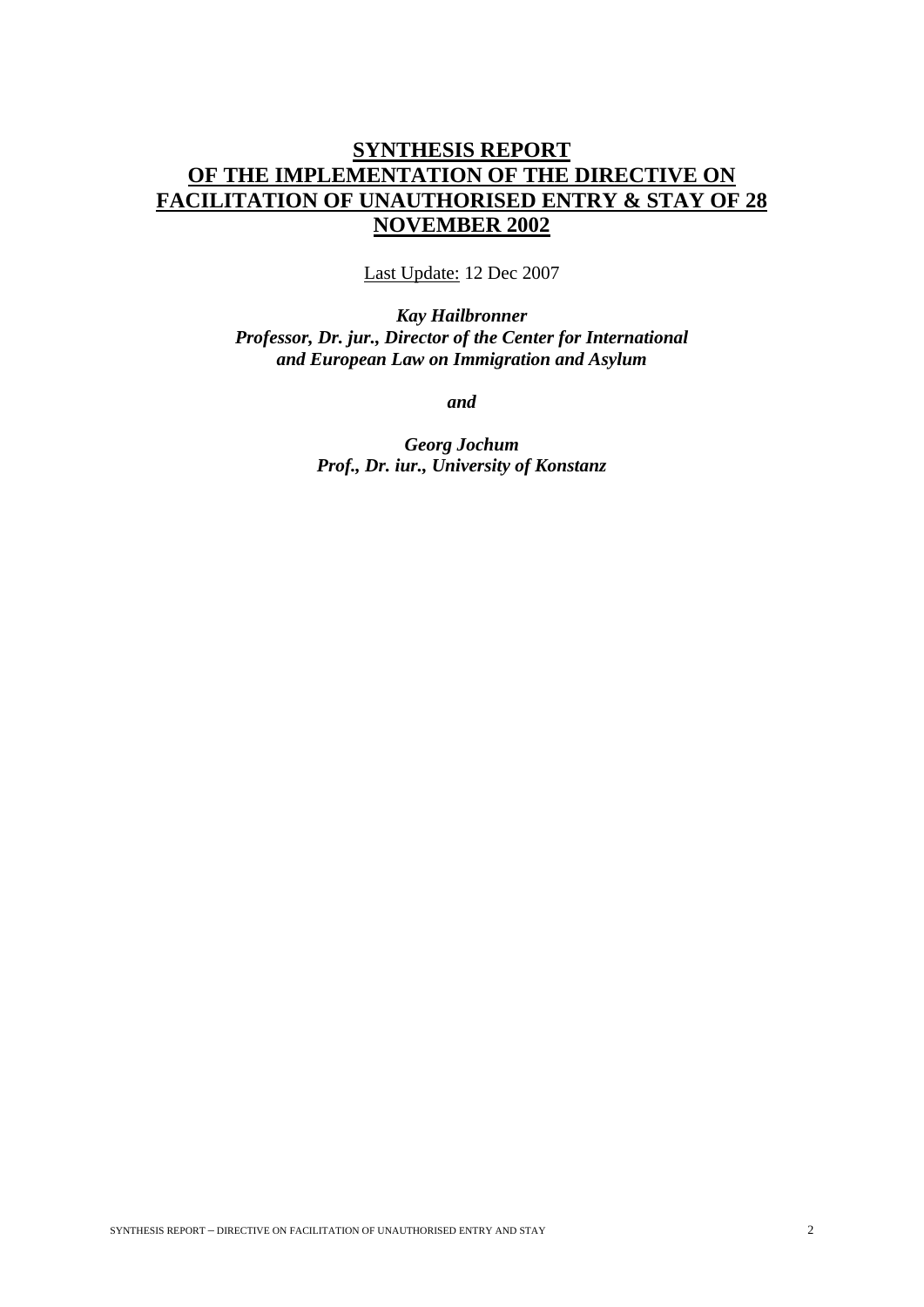## **TABLE OF CONTENT**

|    | <b>I. ACKNOWLEDGEMENTS</b>                                                                                                                                                              | 5              |
|----|-----------------------------------------------------------------------------------------------------------------------------------------------------------------------------------------|----------------|
|    | <b>II. LIST OF NATIONAL RAPPORTEURS</b>                                                                                                                                                 | 6              |
|    | <b>III. GENERAL INTRODUCTION TO THE STUDY</b>                                                                                                                                           | 7              |
|    | IV. SUMMARY DATASHEET AND RECOMMENDATIONS                                                                                                                                               | 14             |
|    | 1. The State of Play Regarding Member States Covered and Not Covered<br>by the Synthesis Report                                                                                         | 14             |
|    | 2. The State of Play Regarding Member States Bound and Not Bound<br>by the Directive                                                                                                    | 14             |
|    | 3. The State of Transposition of the Directive                                                                                                                                          | 14             |
| 4. | <b>Types of Transposition of The Directive</b>                                                                                                                                          | 16             |
|    | 5. Evaluation of the Number of Problems (Quantitative approach<br>based on the national tables of correspondence and not related to the<br>seriousness of the problems)                 | 16             |
|    | 6. Evaluation of the Seriousness of Problems (Qualitative approach<br>based on the national summary datasheets and Vertical approach as it<br>envisages the situation per Member State) | 16             |
|    | 7. Types Of Serious Problems (Horizontal approach throughout all<br>the Member States)                                                                                                  | 16             |
|    | 8. Impact of the Directive on the Member States                                                                                                                                         | 16             |
|    | 9. Recommendations to the European Commission                                                                                                                                           | 17             |
|    | 10. Any Other Interesting Particularity to be Mentioned about the<br>Transposition and the Implementation of the Directive in the<br><b>Member States</b>                               | 17             |
|    | V. EUROPEAN SYNTHESIS OF THE NATIONAL REPORTS                                                                                                                                           | 18             |
|    | 1. Introduction                                                                                                                                                                         | 18             |
|    | 2. National Legal Basis and Competent Authorities                                                                                                                                       | 19             |
|    | 2.1. Norms of Transposition $(Q.1, Q.4)$<br>2.2. Situation in federal or assimilated Members States (Q 2)<br>2.3. Implementing Authorities (Q.3)                                        | 19<br>19<br>20 |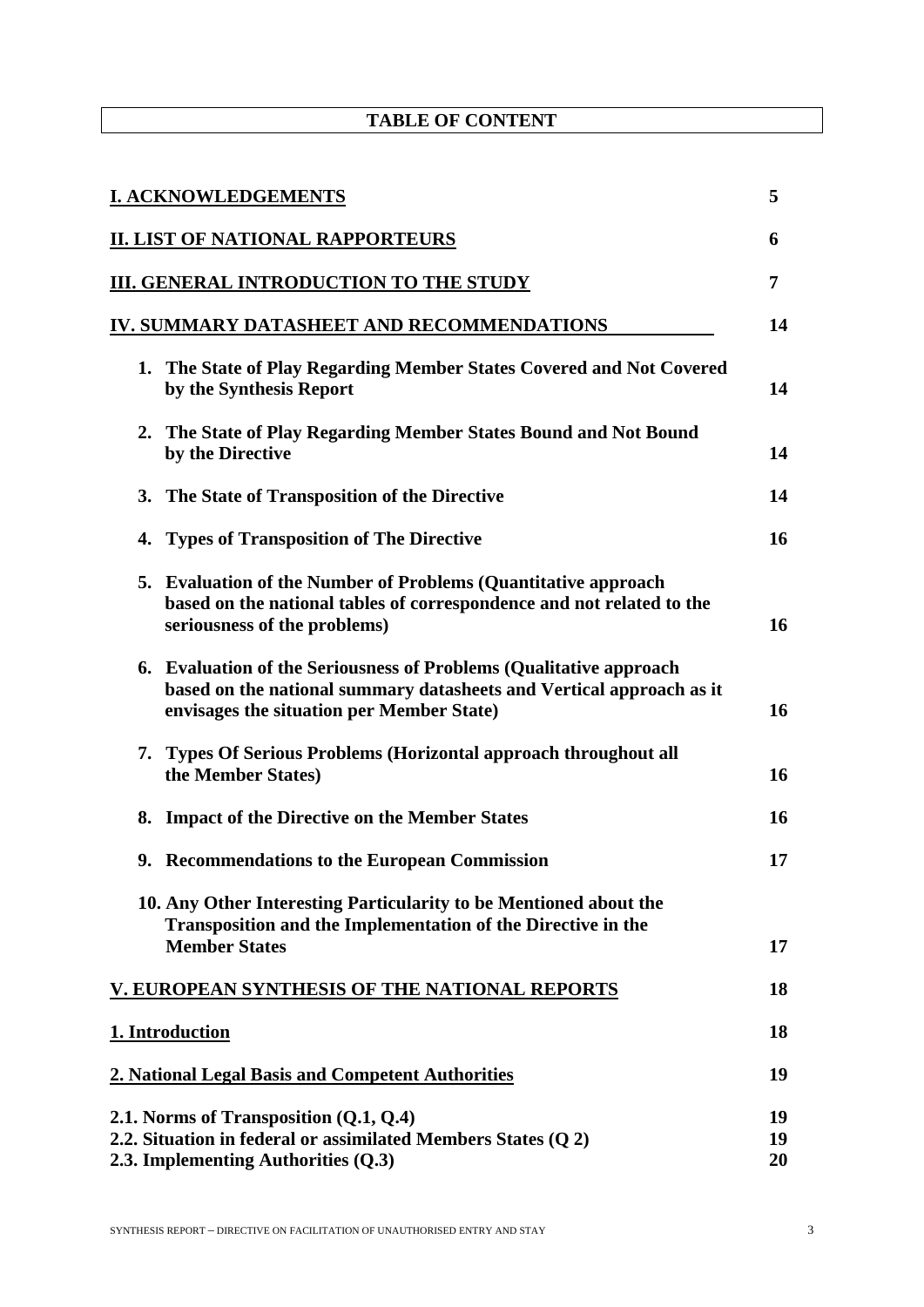| 3. Analysis of the Content of the Norms of Transposition             |           |
|----------------------------------------------------------------------|-----------|
| 3.1. Punishable acts $(0.5)$                                         | 20        |
| 3.2. Exceptions for persons who act for humanitarian reasons $(0.6)$ | 22        |
| 3.3. Instigation, Participation and Attempt $(Q.7)$                  |           |
| 3.4. Sanctions $(Q.8)$                                               |           |
| 4. Impact of the Directive                                           | 26        |
| 4.1. Evolution of Internal Law due to the Transposition $(Q.9)$      | 26        |
| 4.2. Tendency to copy the provisions of the Directive<br>(O. 10)     | 26        |
| 4.3 Jurisprudence $(Q.11)$                                           | <b>26</b> |
| 4.4. Problems with the Translation? (Q. 12)                          | <b>26</b> |
| 4.5. Other Interesting Elements (Q.13, Q.14)                         | 27        |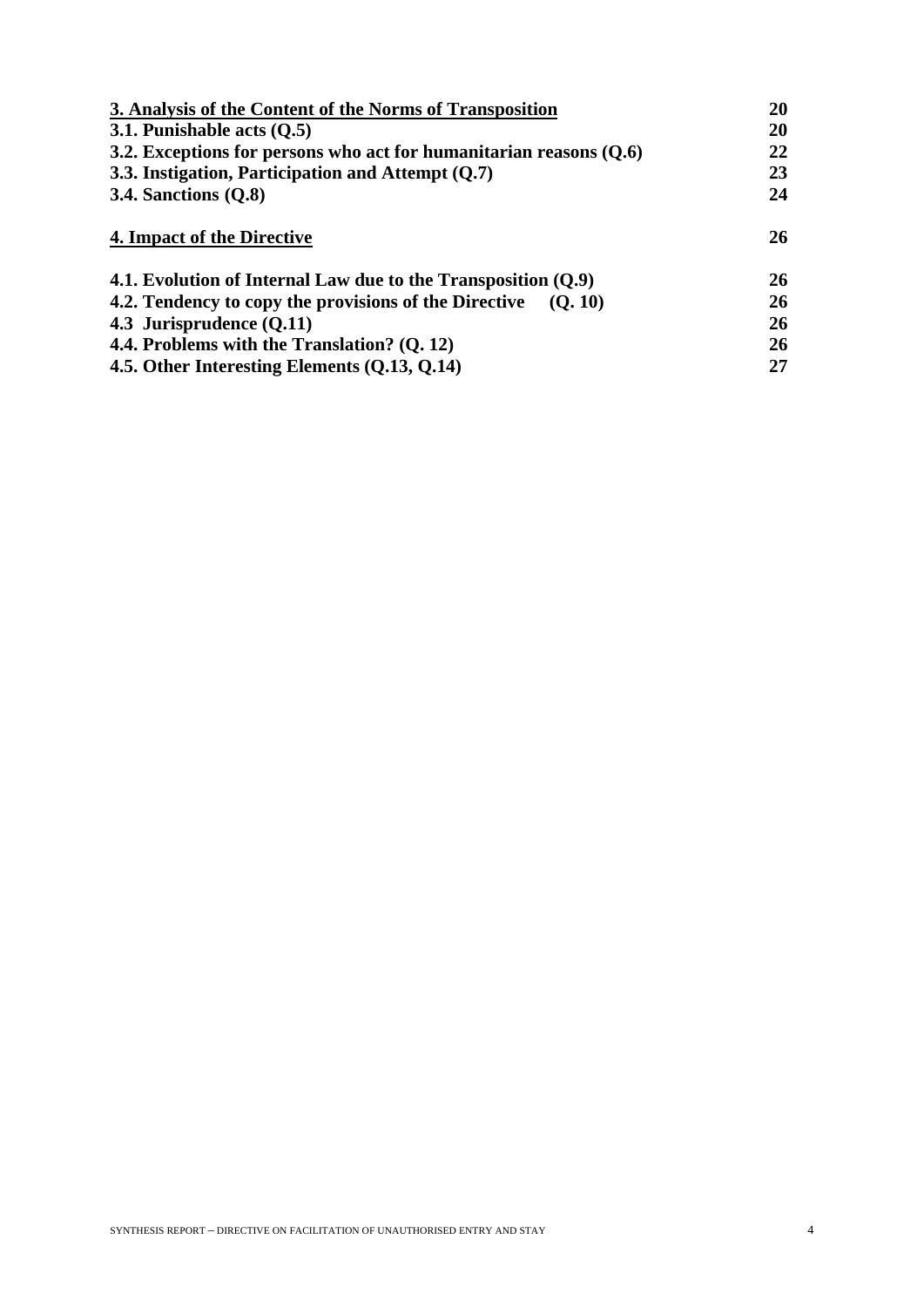## **I. ACKNOWLEDGEMENTS**

The present synthesis report has been elaborated for the European Commission by a Thematic Coordination Team, headed by Kay HAILBRONNER, member of the Odysseus Network, who was supported by the four researchers Simone ALT, Cordelia CARLITZ, Georg JOCHUM and Markus PEEK. Special thanks go to Georg Jochum and Dominik BENDER who has prepared a draft version of this report and contributed actively to the final product you are holding in hands. Kay Hailbronner, in the capacity of Thematic Coordinator for this directive, retains sole responsibility for the content of this synthesis report. Sabine APPT, secretary to Kay Hailbronner, supported the team with her energy and organisational talent and was always receptive to listening to problems of all kinds.

This synthesis report would obviously not exist without the 27 National Reports on which it is based. These National Reports were prepared on the basis of a standard questionnaire. Experts from each of the 27 Member States elaborated these reports in their capacity as National Rapporteurs (see the list of national rapporteurs in annex) and discussed the content of the draft synthesis report during a meeting which was held in Budapest in October 2007. They deserve special thanks for all their work done, in particular for their patient and precious contributions, clarifications and support during the process of drafting this synthesis report. The authors of this report can perfectly measure their efforts, having exchanged myriads of emails with all of them since the beginning of this study only 11 months ago. The National Coordinators deserve credit for safeguarding smooth communication between the different work units involved in this project.

Special thanks go to the General Coordination Team at the Free University of Brussels. This team composed of Philippe DE BRUYCKER, Coordinator of the Odysseus Academic Network, and Laurence DEBAUCHE did an incredible job on this project and carried out an enormously patient and careful work when checking and revising the consistency of the Synthesis Report with all the National Reports and Tables of Correspondence. Their energetic and persistent support throughout all stages of this project cannot be overestimated. Further thanks go to Nicole BOSMANS, administrative secretary of the Odysseus Network, for her extraordinary efficiency and kind assistance, and to Elona BOKSHI, responsible for the electronic database which forms the core of the final product.

The Odysseus Academic Network wants to warmly thank NGOs in the 27 Member States for their important contribution to this study. Their support helped the National Rapporteurs to gather the necessary factual information about the implementation of the directive in practice. The same is true for various public agencies, the relevant ministries and other public authorities which also contributed largely to the National Reports and were often ready to provide the National Rapporteurs with additional information on short notice.

Finally, the fruitful and productive exchange with the other Thematic Coordination Teams was an important element to finalize this report. The steady and friendly but critical communication with all of them helped to develop an exhaustive analysis.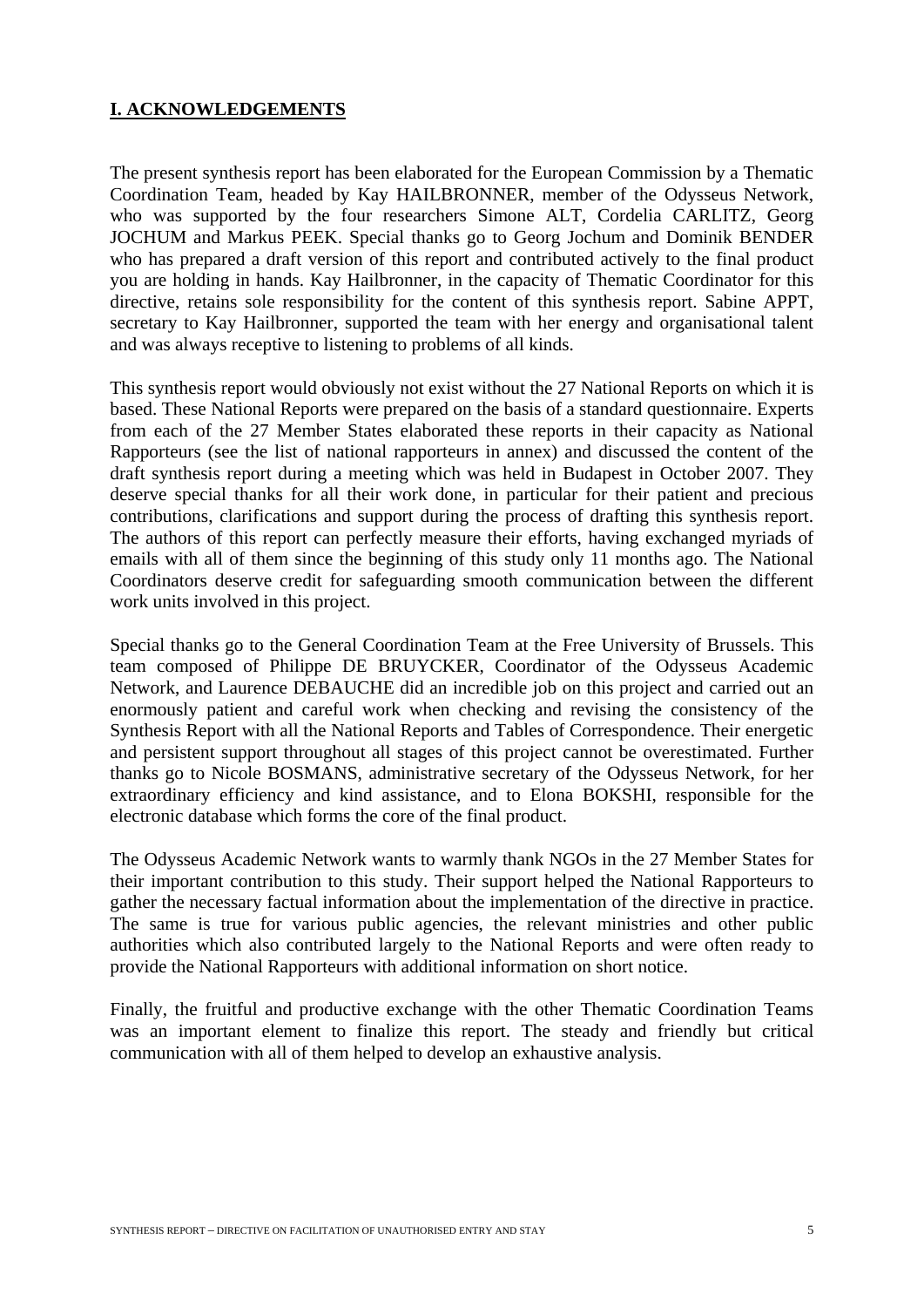## **II. LIST OF NATIONAL RAPPORTEURS**

| <b>MEMBER</b>      | <b>NATIONAL RAPPORTEURS</b>    | <b>EMAIL ADDRESS</b>                 |
|--------------------|--------------------------------|--------------------------------------|
| <b>STATES</b>      |                                |                                      |
| Austria            | Rudolf Feik                    | Rudolf.feik@sbg.ac.at                |
| <b>Belgium</b>     | Dirk Vanheule                  | Dirk.vanheule@ua.ac.be               |
| <b>Bulgaria</b>    | <b>Blagoy Vidin</b>            | bnvidin@yahoo.com                    |
| <b>Cyprus</b>      | Koula Michaelidou              | Michaelidou.k@hotmail.com            |
| <b>Czech</b>       | Vera Honuskova                 | Honuv3aj@prf.cuni.cz                 |
| <b>Republic</b>    |                                |                                      |
| <b>Denmark</b>     | Ulla Iben Jensen               | ullaiben@hotmail.com                 |
| <b>Estonia</b>     | Anne Adamson                   | Anne.adamson@sorainen.ee             |
| <b>Finland</b>     | Kristina Stenman               | krstenma@abo.fi                      |
| <b>France</b>      | Henri Labayle                  | Henri.labayle@univ-pau.fr            |
| <b>Germany</b>     | Georg Jochum                   | Georg.jochum@uni-konstanz.de         |
| <b>Greece</b>      | Agis Chrysafidis               | apchrys@yahoo.com                    |
| <b>Hungary</b>     | Judit Tóth                     | skula@juris.u-szeged.hu              |
| <b>Ireland</b>     | John Handoll                   | John.handoll@williamfry.ie           |
| <b>Italy</b>       | Emanuela Canetta Rossi Palermo | Emanuela.canetta@unimi.it            |
| Latvia             | Kristine Kruma                 | Kristine.kruma@rgsl.edu.lv           |
| Lithuania          | <b>Emanuelis Mituzas</b>       | Emanuelis.mituzas@gmail.com          |
| Luxembourg         | Olivier Lang                   | Olivier.lang@barreau.lu              |
| <b>Malta</b>       | Gabriela Pace et al            | Gabriella.pace@gmail.com             |
| <b>Netherlands</b> | Thomas P. Spijkerboer          | t.p.spijkerboer@rechten.vu.nl        |
| Poland             | Ilona Topa                     | Ilona.topa@gmail.com                 |
| Portugal           | Francisco Pereira Coutinho     | fpcoutinho@hotmail.com               |
| Romania            | Daniela-Anca Deteseanu         | Daniela.deteseanu@bpa.ro             |
| Slovakia           | Martin Skamla                  | skamla@gmail.com                     |
| Slovenia           | Sasa Zagorc                    | Sasa.zagorc@pf.uni-lj.si             |
| <b>Spain</b>       | Natividad Fernández Sola       | nfernan@unizar.es ; srodeia@yahoo.es |
| <b>Sweden</b>      | Markus Gunneflo                | Markus.gunneflo@jur.lu.se            |
| <b>United</b>      | Valsamis Mitsilegas            | v.mitsilegas@qmul.ac.uk              |
| <b>Kingdom</b>     |                                |                                      |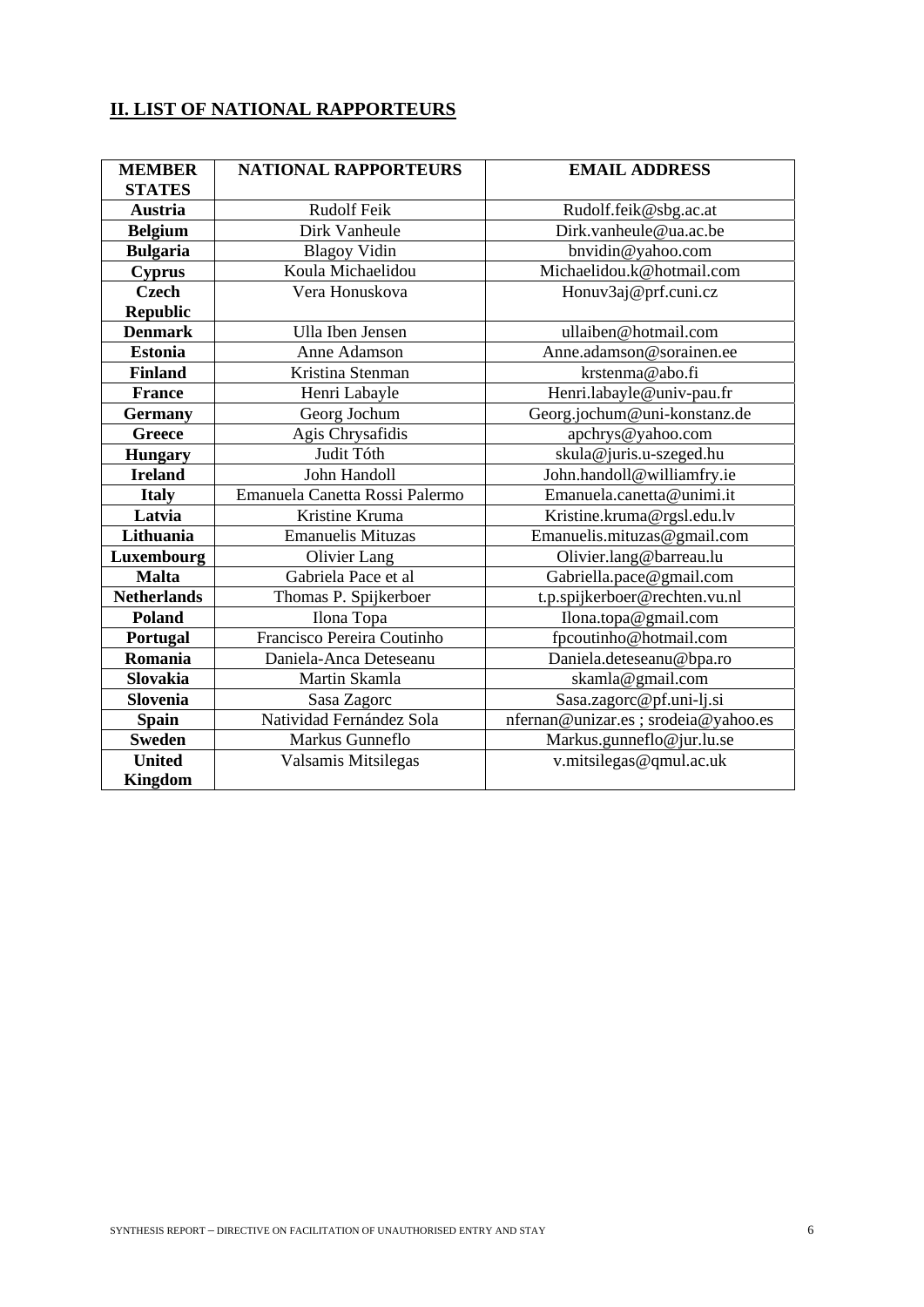## **III. GENERAL INTRODUCTION TO THE STUDY**

by

#### *Philippe DE BRUYCKER*  [debruyck@ulb.ac.be](mailto:debruyck@ulb.ac.be) General Coordinator of the study

## **1. PRESENTATION OF THE STUDY**

The study contains different types of reports:

1. Two hundred seventy **National Reports** about the implementation of each of the 10 directives in each of the 27 Member States.

2. Ten **Synthesis Reports** for each of the 10 directives about their implementation in the 27 Member States. The abbreviated names used in the study for the 10 directives concerned by this report are:

- Family reunification
- Long-term residents
- Temporary protection
- Reception conditions
- Victims of trafficking
- Qualification
- Assistance for transit
- Carriers Liability
- Facilitation of unauthorised entry and stay
- Mutual recognition (of expulsion)

Those two kinds of reports are all accompanied by a summary.

Each National report is accompanied by a **National Summary Datasheet**. This Summary underlines the most serious problems related to the transposition of the concerned directive in the concerned Member State. Moreover, translations of the most problematic national provisions have been included in this National Summary Datasheet as requested by the Commission.

Each Synthesis Report is accompanied by a **Summary Datasheet** which underlines the most important conclusions and the main problems related to the transposition of the concerned Directive in the 27 Member States. It contains also some recommendations addressed to the Commission.

There are also 27 **Executive Summaries** about the implementation of the 10 directives in each of the Member States.

Apart of the reports, the **Tables of Correspondence** are very important tools to check the transposition of the directives by Member States. One table has been prepared about the implementation of each of the 10 directives in each of the 27 Member States. They have been included in each National Summary Datasheet. It gives a precise overview of the transposition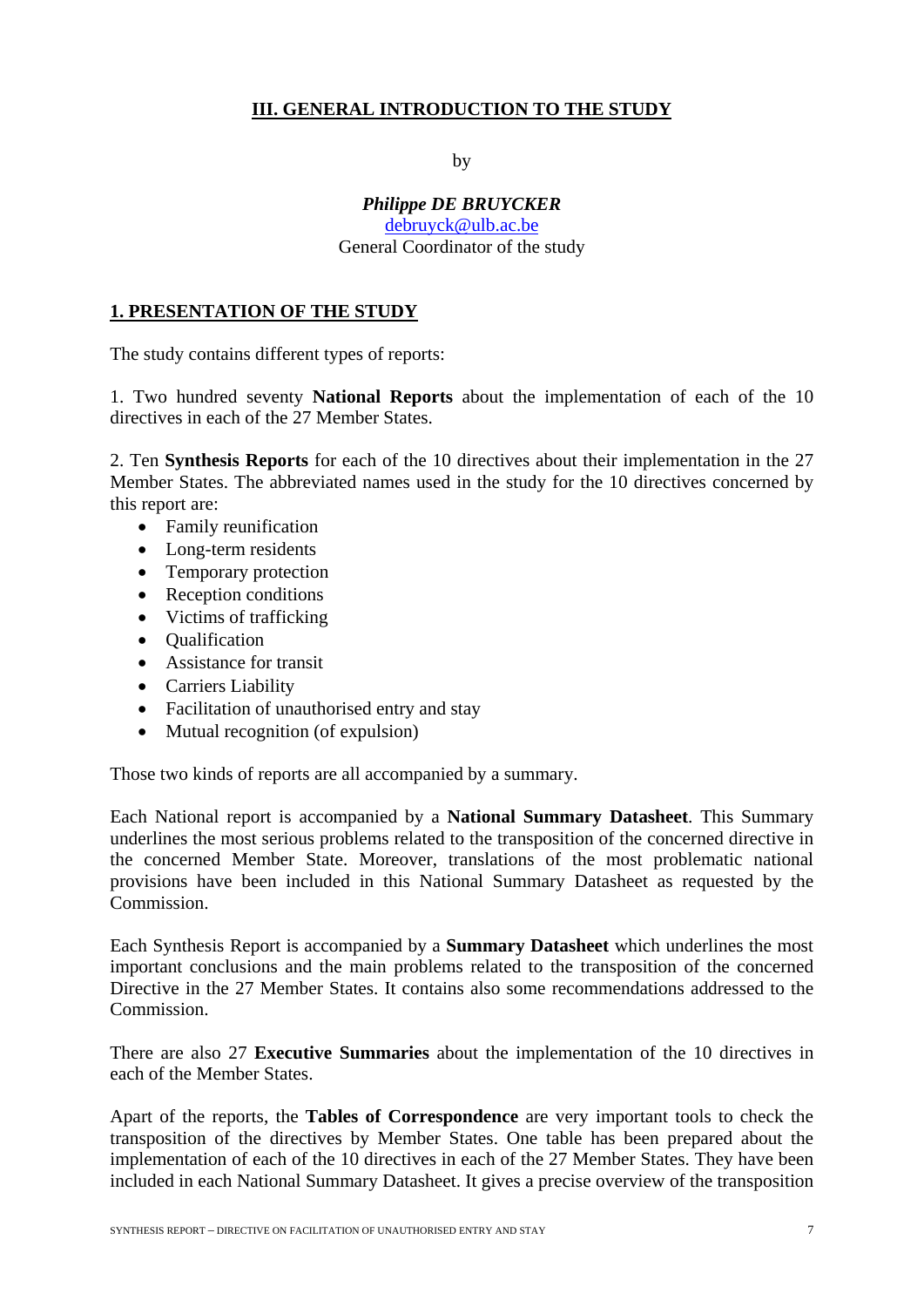of each provision (sometimes even of each sentence) of the concerned directive: the state of transposition (has actually the provision or not been transposed?), the legal situation (in case of transposition, is there or not a legal problem?) and a reference to the national provisions of transposition. Footnotes giving brief explanations have also been included in the tables. The reader who wants to have more information can easily find in column 2 of the tables a reference to the number of the question to consult the national report. Guidelines explain how the national rapporteurs were asked to complete the table and how they had to understand each mention proposed in the table.

The paper version of the reports is accompanied by a website. Apart from an electronic version of all the reports, the website gives also access to the full text of the national rules of transposition.

## **2. METHODOLOGY OF THE STUDY**

The study has been done in the framework of the "*Odysseus" Academic Network for Legal Studies on Immigration and Asylum in Europe* by a very large team of persons organised as following:

- 1. The 120 national rapporteurs in charge of the national reports and tables in each Member State for one or several directives. A lot of the rapporteurs are members of the Odysseus Academic Network, but the Network has at this occasion been extended to other persons because of the very large scope of the study and the considerable amount of work to be done;
- 2. The 27 national coordinators in charge of ensuring progress of the work at national level and responsible for the drafting of the Executive Summary per Member State;
- 3. The six thematic coordination teams in charge of the synthesis reports per directive:
	- Prof. Kees Groenendijck assisted by Ricky Van Oers, Roel Fernhout and Dominique Van Dam in the Netherlands for Longterm residents as well as by Prof. Cristina Gortazar and Maria-José Castano from Madrid in Spain for certain aspects;
	- Prof. Kay Hailbronner assisted by Markus Peek, Simone Alt, Cordelia Carlitz and Georg Jochum in Germany for Assistance in cases of transit for removal, Mutual recognition of expulsion decisions, Carrier sanctions and Facilitation of unauthorised entry and residence;
	- Prof. Henri Labayle assisted by Yves Pascouau in France for Family reunification;
	- Prof. Gregor Noll assisted by Markus Gunneflo in Sweden for Temporary protection and Residence permits for victims of trafficking;
	- Prof. Thomas Spijkerboer assisted by Hemme Batties and Bram Van Melle in The Netherlands for the part on Qualification of refugees and subsidiary protection & Prof. Jens Vedsted-Hansen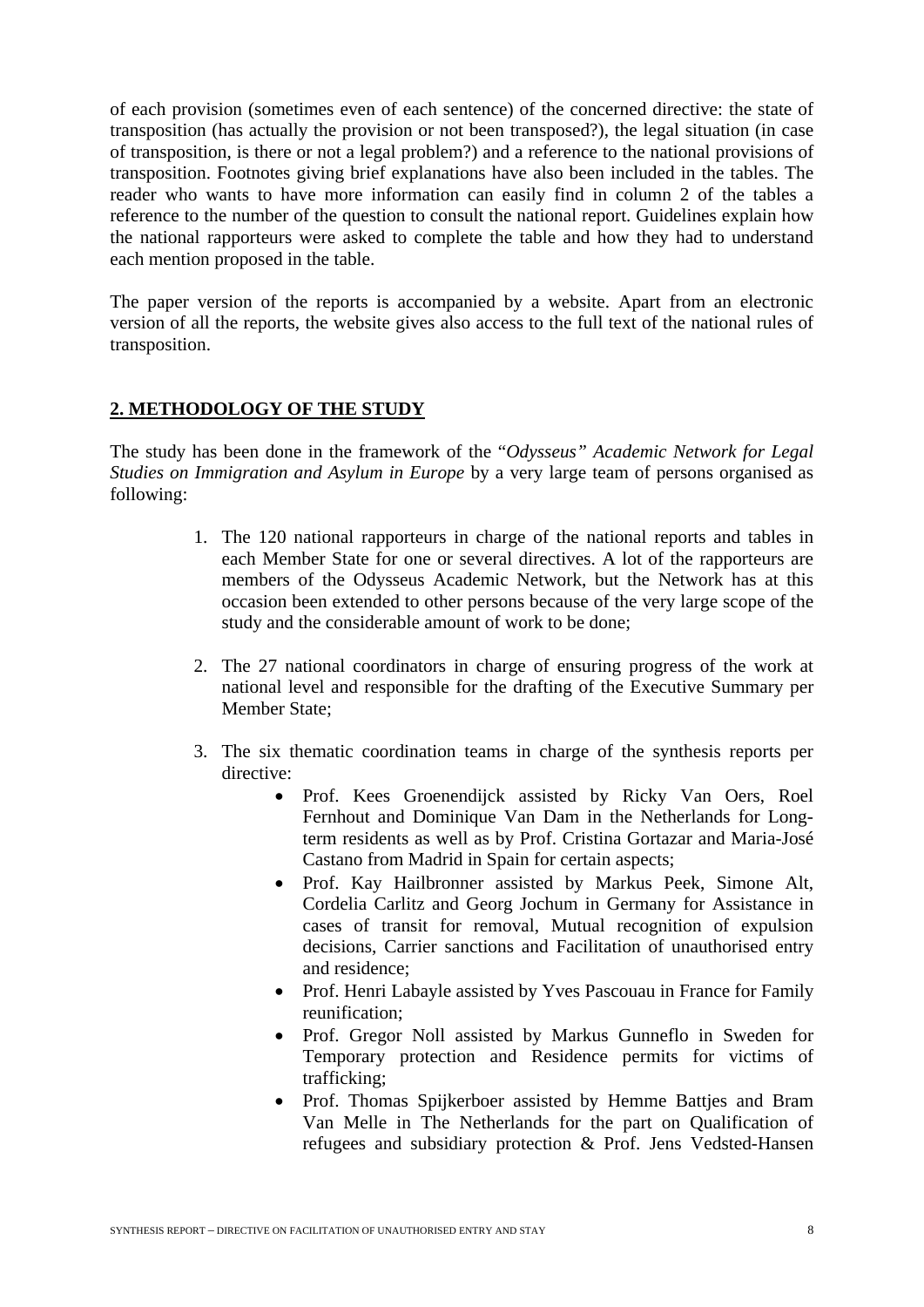assisted by Jesper Lindholm in Denmark for the part on Rights of refugees and of persons under subsidiary protection.

4. The General Coordination team in charge of the overall coordination, methodology and contacts with the Commission as well as for the update of the synthesis report on reception conditions previously done by the Odysseus Academic Network in 2006. Prof. Philippe De Bruycker based in Belgium was therefore assisted by Laurence De Bauche (researcher), Elona Bokshi (manager of the website and also in charge of gathering national rules of transposition) and Nicole Bosmans (administrative and financial secretariat).

The authors are indicated at the beginning of each report with their email address in order to allow the Commission to contact them easily in case of need. The General Coordinator wants to thank warmly all the persons who were involved in this enormous study for their work and in particular their patience because of the many versions of the reports that we exchanged through thousands of emails.

Four meetings were organised: a kick-off and an intermediate meeting with the general and thematic coordination teams, a meeting with the general coordinator and all the researchers assisting the thematic coordinators and a final plenary meeting including almost all national rapporteurs were drafts for the synthesis reports have been discussed.

NGOs were asked to contribute on a voluntary basis by completing the questionnaires or at least part of it. The Member States were given the possibility to comment about the draft national reports (without the table of correspondence). We got only a limited number of contributions and reactions.

The Commission has been closely associated to the study. It was in particular consulted at the beginning on the projects for questionnaires and for tables of correspondence.

All member States are covered by the study, including those not bound by several directives upon the request of the Commission which asked to be informed about the developments in those Member States in comparison with Community law. The reports and tables of correspondence have been completed as if those States were bound by the concerned directives.

## **3. EVALUATION OF THE RESPECT OF COMMUNITY LAW**

The study is about the transposition of 10 directives by Member States. More precisely, it covers extensively the legal measures adopted by the Member States to transpose those directives. As the process of transposition was not finished in some Member States, the authors decided to take into consideration the projects of national norms of transposition when they were accessible. It is important to note that those projects have been analysed like if they had been adopted as standing, which means that subsequent changes at national level are not covered by the study. The cut-off date for the national rapporteurs is in general  $1<sup>st</sup>$ October; later developments have only been taken into consideration whenever possible.

The practical implementation of the directives is covered as much as it has been possible to do so. The study came indeed early as the directives have just or even not yet been transposed, so that implementation by Member States is just starting and in particular that the jurisprudence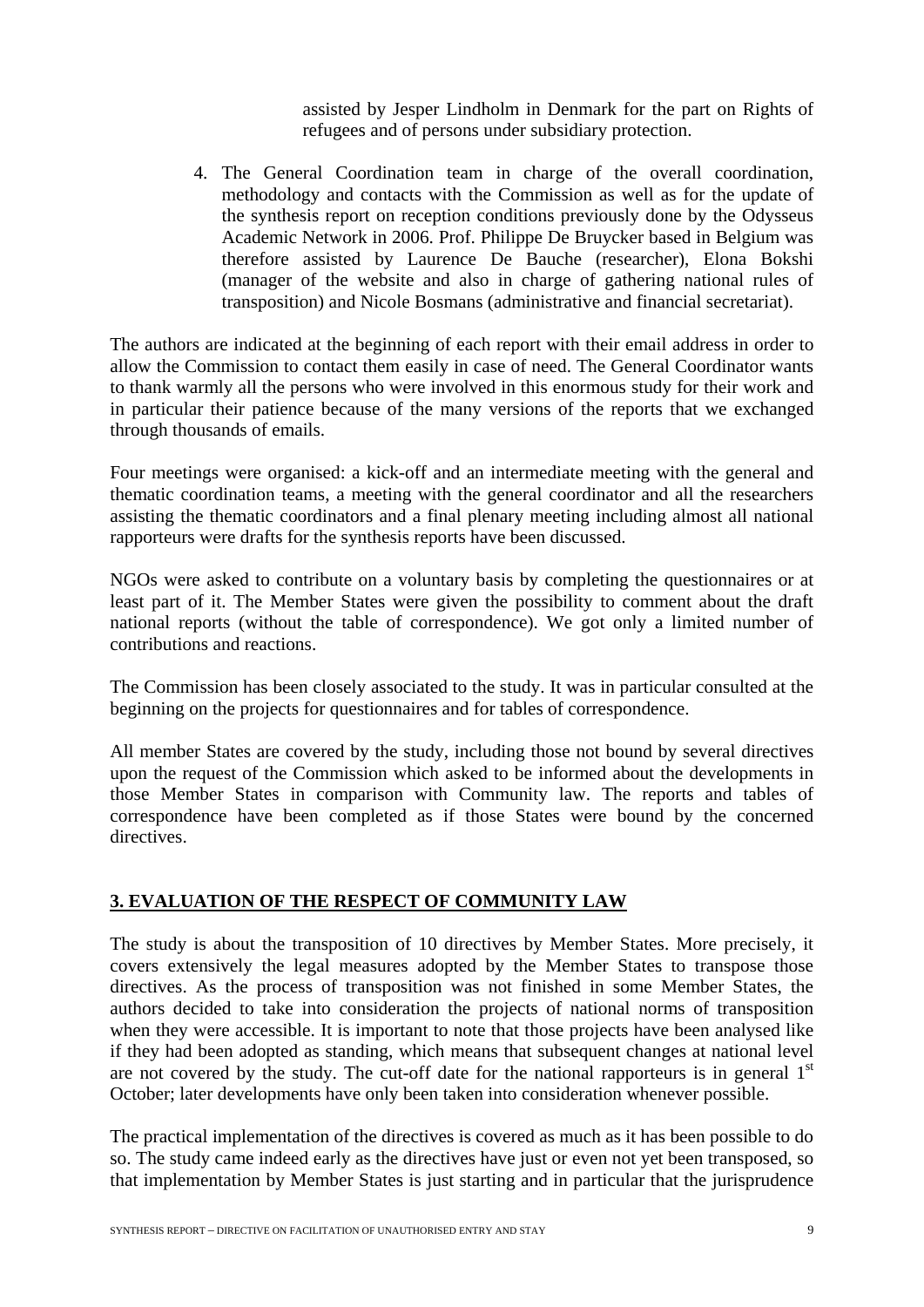available was very limited. The fact that no practical problems are mentioned does not mean that there are none, but that the rapporteurs have not been informed of their existence.

Explanations are given in the 10 synthesis reports about the transposition of the concerned directive. Fore the mandatory provisions which have not been transposed or pose a problem, the explanations are followed by boxes listing the Member States in order to help the Commission to draw clear conclusions and make the report easy to read. They have been built upon the basis of the tables of correspondence included in the national summary datasheets for each directive and Member State. The guidelines given to national rapporteurs to assess the situation in their Member State are reproduced with the tables to help the reader to understand the methodology.

Some important remarks about the way the transposition of directives was assessed have to be made. The research team had to find a way between different priorities: firstly and obviously, the jurisprudence of the Court of Justice which has strict requirements regarding legal certainty and is even quite rigid on some points. Secondly, pragmatism which leads to check if the directives are effectively applied in practice with less attention given to certain aspects of pure legal transposition. The coordinators tried to find a reasonable middle way between these two approaches and agreed together with DG JLS upon the following elements:

- Administrative circulars of Member States have been considered as formal means of transposition. As much as they are binding for the administrative agents in charge of individual cases, they indeed ensure that the directive is implemented in practice despite they might not be considered sufficient to fulfil the requirements of the Court of Justice regarding an adequate legal transposition. They are nevertheless mentioned in the tables of correspondence separately from laws and regulations.
- Pre-existing norms of transposition meaning laws, regulations and circulars which were adopted before the concerned directive and so obviously not to ensure its formal transposition, have been considered as a mean of transposition. Their content may indeed reflect the provisions of the directives in internal law. This is not in line with the jurisprudence of the Court which has considered that "legislation in force cannot in any way be regarded as ensuring transposition of the directive, which, in article 23(1), second subparagraph, expressly requires the Member States to adopt provisions containing a reference to that directive or accompanied by such a reference" (Commission v. Germany, Case C-137/96 of 27 November 1997). All the ten directives covered by the study contain such an inter-connexion clause. A rigid application of this jurisprudence to our study would have led us to conclude that there is no transposition even when pre-existing rules ensure the implementation of the directive. In line with the approach of DG JLS to assess not only the formal transposition but also the application in practice of the directives, we have not done so and considered pre-existing national rules as a mean of transposition. They are nevertheless mentioned in the table of correspondence as pre-existing law, regulation or circular not under the item "Yes formally" but "Yes otherwise" together with general principles of internal law which the Court has accepted to consider under certain condition as a mean of transposition (Commission v. Germany, Case C-29/84 of 23 may 1985).

Despite the fact that we agreed with the Commission about these choices, the authors of this study considered necessary to make them explicit as they might seem inadequate from a purely legal point of view. Moreover, they have also decided to present in the tables of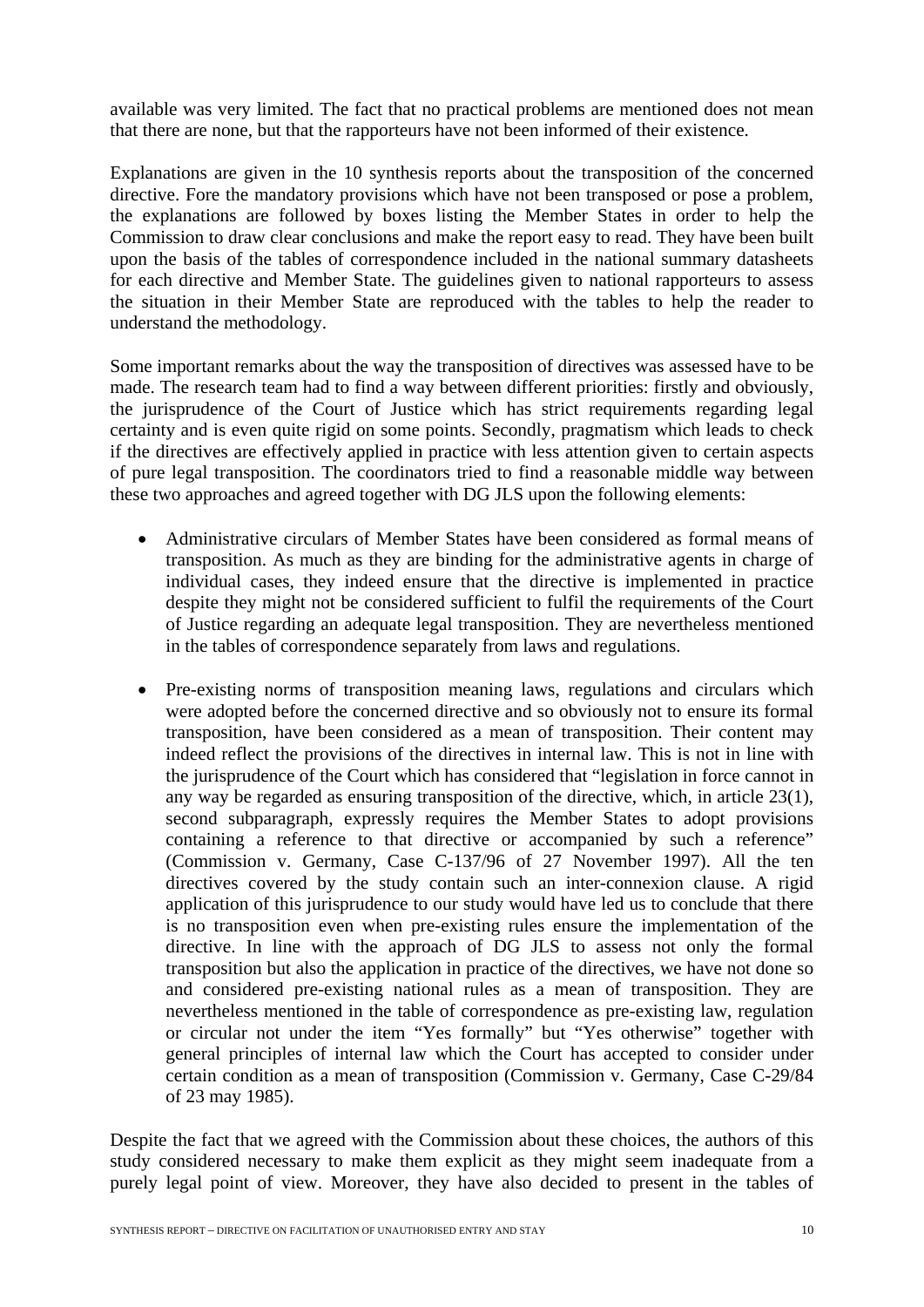correspondence these possibilities separately from the classical ones. The Commission will so be perfectly informed about the situation regarding the transposition of the directives in the Member States. The transparency of the information given in the tables will allow it to take a final position which could depart from the choices done at the beginning of this study.

Finally, the provisions about human rights appearing here and there in the ten directives require some explanations. The obligation for Member States to formally transpose provisions like for instance article 20  $\S 4$  of the Qualification directive<sup>[1](#page-10-0)</sup>, article 15  $\S 4$  of the directive on temporary protection<sup>[2](#page-10-1)</sup> or article 3,  $\S$ 2 of the directive on mutual recognition of expulsion decisions<sup>[3](#page-10-2)</sup>, gave raise to long discussions between all the rapporteurs involved in the study. It has been impossible to convince the group of 130 lawyers involved in this study to take a common position about the necessity to transpose or not that kind of provisions. The General Coordinator of this study decided in this context to leave the national rapporteurs free to express their own opinion in their report and table. This means that divergent views might be expressed on the same point by the national rapporteurs. This situation reflects the fact that the lawyers involved in the study face obviously very different situations and react sometimes in relation with the context of their Member State by considering that reminding human rights is either superfluous because they are generally respected, either necessary because they care about possible violations.

From a strictly legal point of view, it appears that all the provisions cannot be considered in the same way. Some articles have an added value and are more than repetitions of human rights provisions, like article 10 of the directive on permits for victims of trafficking which after a first clause on the best interests of the child requires specifically an adaptation of the procedure and of the reflection period to the child, or article 17 of the directive on family reunification which refers to the jurisprudence of the European Court of Human Rights on the right to family life and specifies its scope. Others may be considered as redundant with international treaties like article 20 §4 of the Qualification directive or article 15 §4 of the directive on temporary protection. One may consider superfluous to transpose such a provision in the case of Member States which have ratified the Convention on the right of the child and ensure its implementation, for instance by recognising it a direct effect. More in general it appears that references to human rights in secondary legislation require more attention and that their legal value needs to be clarified (see recommendation on this point below).

1

<span id="page-10-0"></span><sup>&</sup>lt;sup>1</sup> « The best interest of the child shall be a primary consideration for Member States when implementing the *provisions of this chapter that involve minors* ». 2

<span id="page-10-1"></span> <sup>«</sup> *When applying this article, the Member States shall take into consideration the best interests of the child* ». 3

<span id="page-10-2"></span> <sup>«</sup> *Member States shall apply this directive with due respect for human rights and fundamental freedoms*».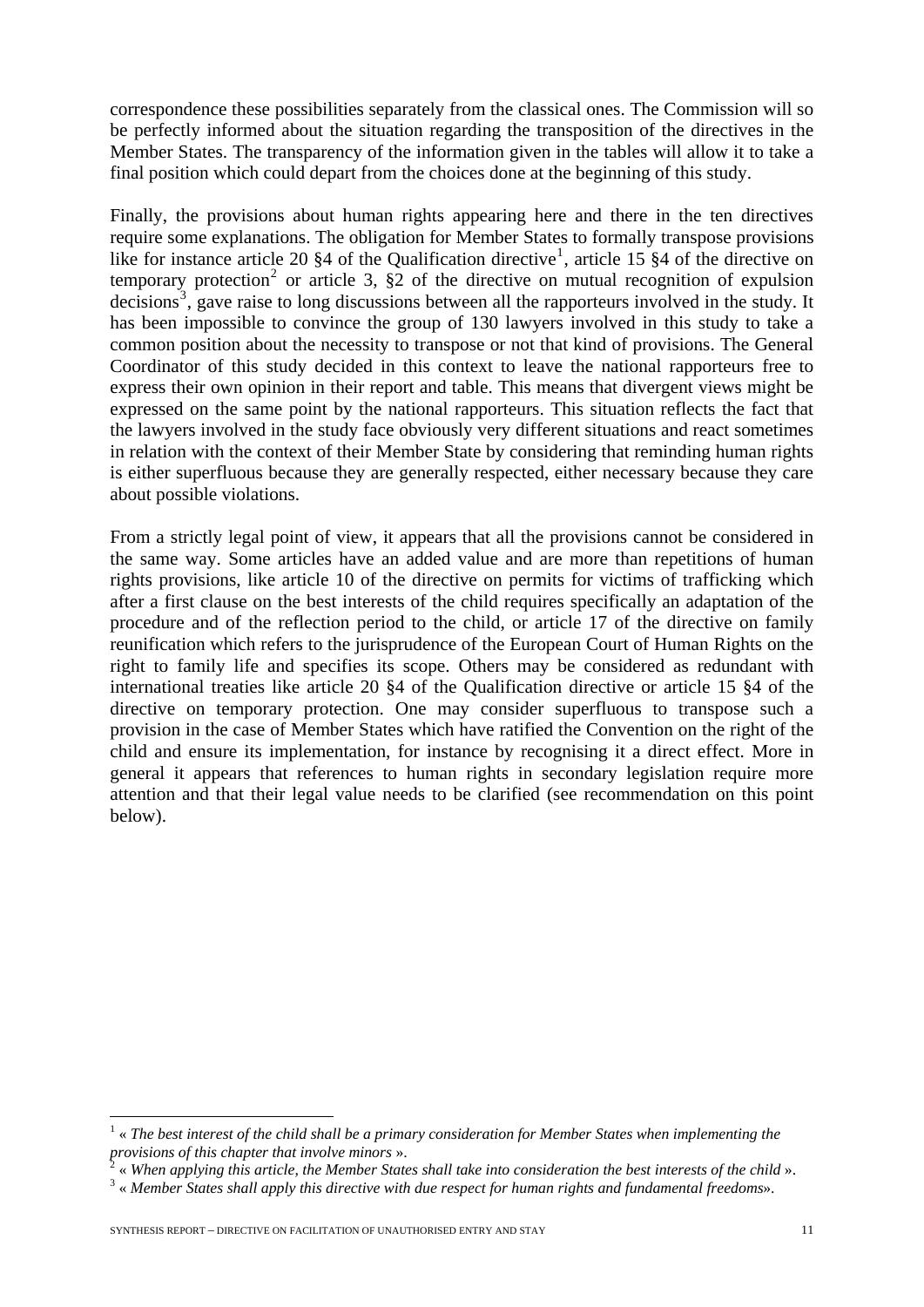## **4. RECOMMENDATIONS ABOUT THE EVALUATION OF THE IMPLEMENTATION OF DIRECTIVES**

This part contains some general recommendations to the Commission about the way of checking transposition of directives by Member States (specific recommendations about the 10 directives are included in the Summary Datasheet of each synthesis report per directive). The following three recommendations are based on the experience acquired during this study covering 10 directives in 27 Member States.

## • **Oblige the EU institutions to include tables of correspondence in the final provisions of any directive adopted**

It is clear that the method of checking the implementation of directives still needs to be improved. The increase of the number of Member States and of working languages makes it more and more difficult to check seriously the way they are legally transposed.

There is an absolute need to request the Member States to prepare a table of correspondence (also called concordance or correlation tables) indicating the national norms of transposition for each provision of a directive. The Member States which have prepared the transposition are the best authority to identify precisely these norms of transposition. Leaving it to the Commission or asking external experts to do this part of the job can be considered to large extend as a waste of time and resources. The Member States should be asked only to indicate the rules of transposition and of course not to evaluate its correctness. Even the NIF electronic database of the Commission used by the Member States to notify the rules of transposition is therefore not sufficient. It does not indicate precisely the national norm of transposition for each provision of the directives which might remain difficult to identify in very long national rules. Moreover, Member States send sometimes not only the norms of transposition as some directives require them to communicate to the Commission the text of the main provisions of national law which they adopt in the field covered by the directive. If such a more or less standard provision has been included to allow the Commission to understand the general context of the transposition, it makes the search of the precise norm of transposition more difficult as some Member States transmit a lot of texts.

Remarkably, only one of the 10 directives under analysis contains a provision obliging the Member States to prepare a table of correspondence: following article 4 §2 of the directive on the facilitation of unauthorised entry, transit and residence, *"The Member States shall communicate to the Commission the text of the main provisions of their national law which they adopt in the field covered by this directive, together with a table showing how the provisions of this directive correspond to the national provisions adopted. The Commission shall inform the other Member States thereof".* The reasons explaining why only this directive contains such a requirement are not clear. This directive is the result of a State initiative, namely France. The other instruments proposed during the same period by France regarding carrier sanctions and mutual recognition of expulsion decisions do not contain such a clause. The same is true for the Commission's proposals at the origin of the other directives analysed.

There is a strong and urgent need to request such a table from Member States when they transpose a directive. The Commission should intensify its efforts undertaken since five years so that the European institutions are obliged to include such a clause in any directive adopted as envisaged in its Communication on "A Europe for results: applying Community law"<sup>[4](#page-11-0)</sup>.

1

SYNTHESIS REPORT – DIRECTIVE ON FACILITATION OF UNAUTHORISED ENTRY AND STAY 12

<span id="page-11-0"></span><sup>4</sup> COM(2007)502 of 5 Septembre 2007.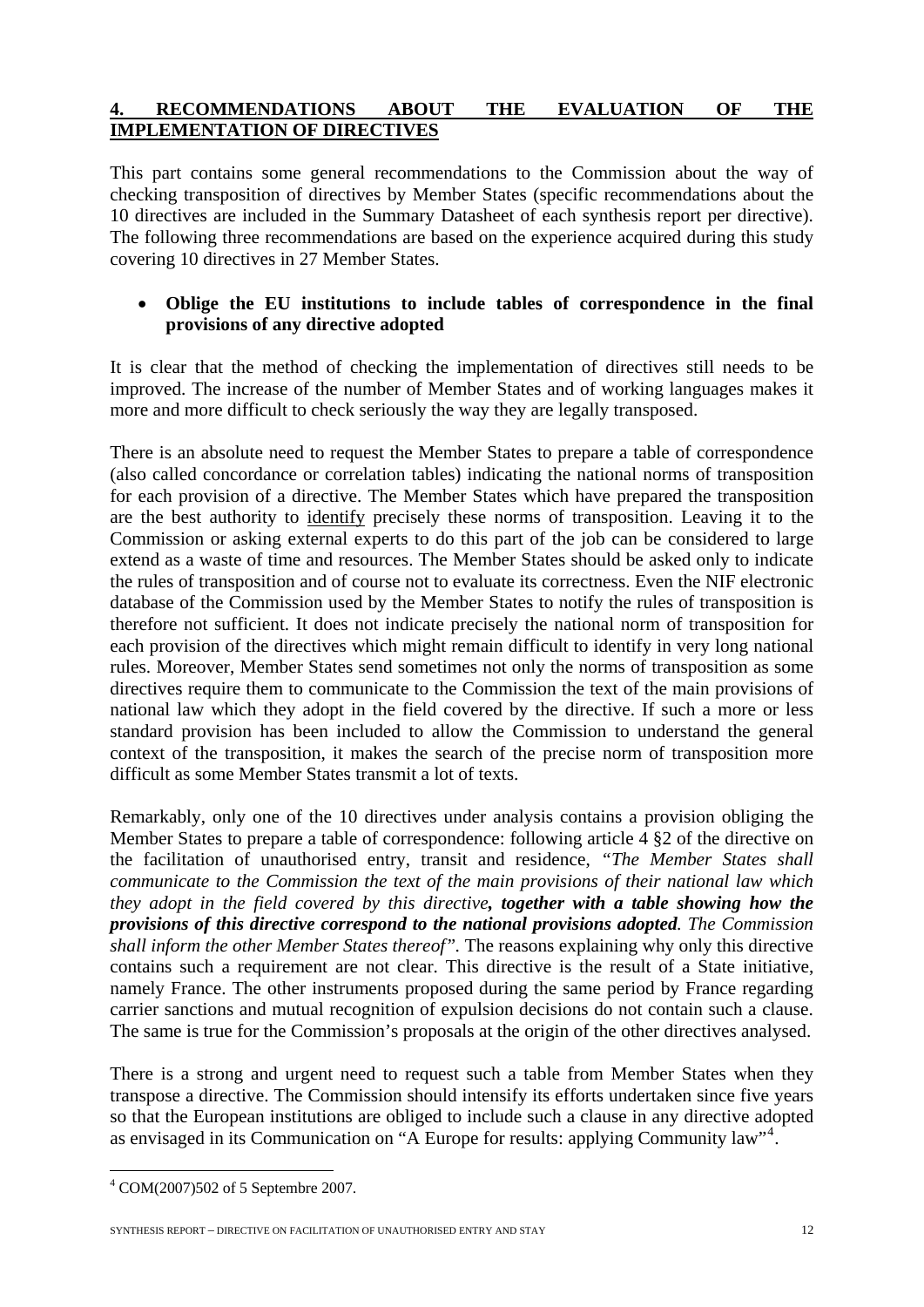#### • **Have a more in-depth debate about the choice of the right instrument instead of favouring directives**

A reflection on the type of instruments of secondary law to be used could also be fruitful. For instance, it seems that a Council decision would have been more appropriate than a directive to regulate the issue of assistance in cases of transit for the purposes of removal by air.

More important, directives should not be automatically chosen for reasons of subsidiarity or proportionality. One may wonder if they are not good reasons for choosing in certain cases a regulation instead of a directive, for example for the qualification of refugees and persons under subsidiary protection in order to ensure a more consistent implementation of the definitions of persons to be protected in the EU by the Member States.

## • **Clarify the sense of including human rights references in secondary legislation in view of the future binding effect of the EU Charter on human rights**

As underlined above, many references to human rights have been included in directives adopted in the field of immigration and asylum. Their legal value is doubtful when they only repeat or refer to International or European provisions on human rights. As they may create long discussions during the transposition process by Member States about their need to be transposed and can even create confusion about the precise origin of the concerned human right, they could be omitted and included if relevant in the preamble of the instrument. The need to clarify this point will increase with the entry into force of the new Lisbon Treaty transforming the EU Charter of human rights into a legally binding instrument.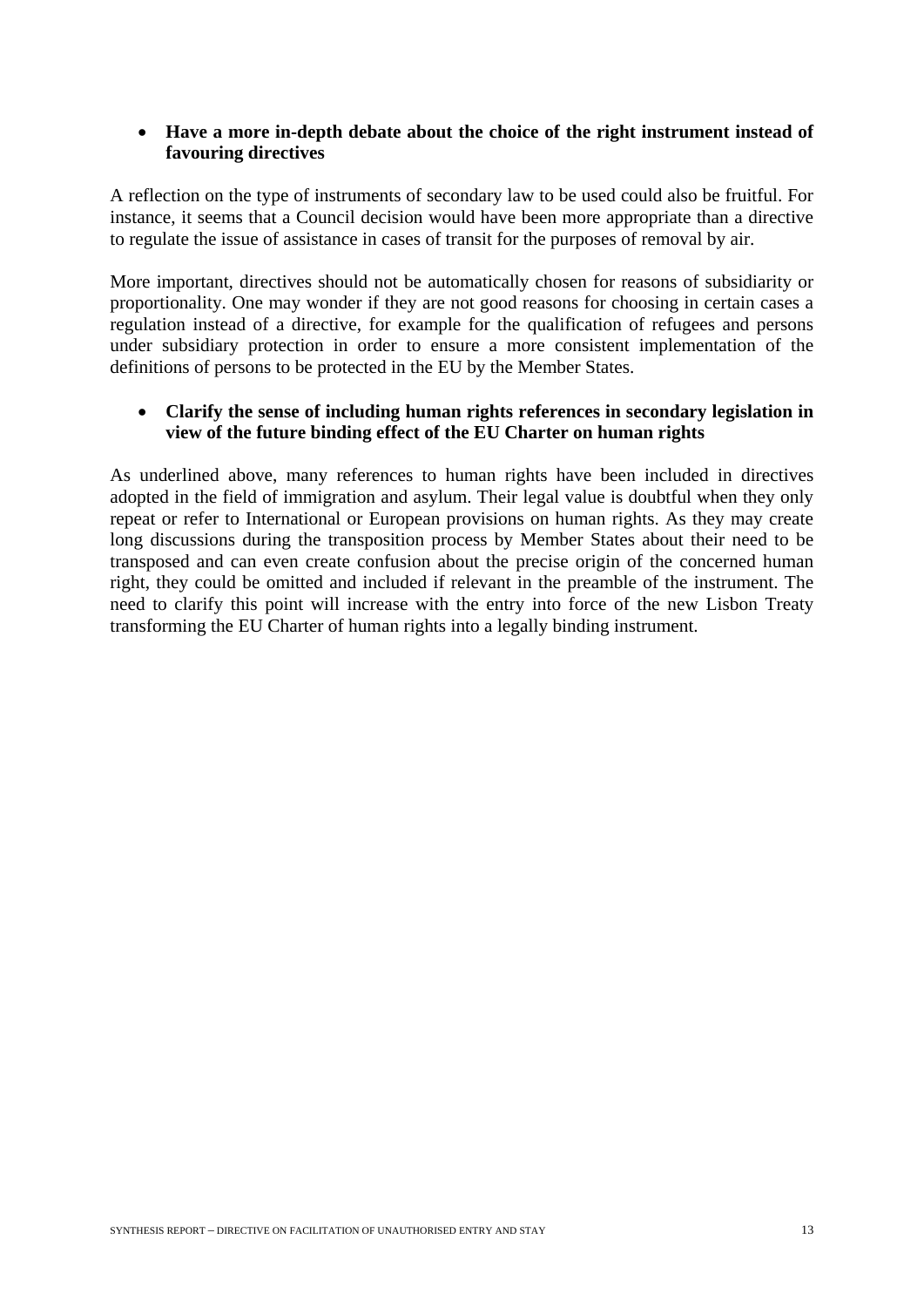## **IV. SUMMARY DATASHEET AND RECOMMENDATIONS**

## **1. MEMBER STATES COVERED AND NOT COVERED BY THE SYNTHESIS REPORT**

All Member States are covered.

## **2. MEMBER STATES BOUND AND NOT BOUND BY THE DIRECTIVE**

The Irish National Rapporteur states that Ireland is taking part in the directive. He explains that in Ireland only intentional facilitation of illegal entry is punishable, but not transit. Art. 1 (1) lit b. as well has not been transposed. Although the facilitation of illegal employment is subject to sanctions, there are no provisions on sanctions for assistance of illegal residence. An important element of facilitation was thus not effectively implemented.

According to the Irish Rapporteur, Ireland is taking into account the adoption and application of this Directive in accordance with the relevant provisions of the Treaties. However he points out that Ireland is not legally bound by the directive's deadlines of transposition.

To date Ireland has not adopted specific legislation to transpose the Directive. However, in 2000 the growing problems of illegal immigration led to the Illegal Immigrants (Trafficking) Act 2000. In August 2006, the Department of Justice advised that one of the purposes of the forthcoming Criminal Justice (Miscellaneous Provisions) Bill is to introduce provisions specifically to transpose the 2002 Directive. However, at the time of writing, the text of the forthcoming Bill has not been presented.

The Greek National Rapporteur notes that Greece considers itself not obliged to transpose the directive since the existing Greek law is in accordance with the directive. Therefore the report has included Greece among the states which have transposed the Directive.

The Danish and the British National Rapporteur reported that Denmark is bound by the Directive.

## **3. STATE OF TRANSPOSITION OF THE DIRECTIVE**

Number of Member States which have transposed the directive: **27** 

Problems arise transposing appropriate sanctions (Estonia, Greece), the full scope of instigation (Bulgaria) or assistance and the full scope of the main provisions (Ireland).

Number of Member States which have **NOT AT ALL** transposed the Directive: **0** 

Number of Member States where the process of transposition is pending: **0**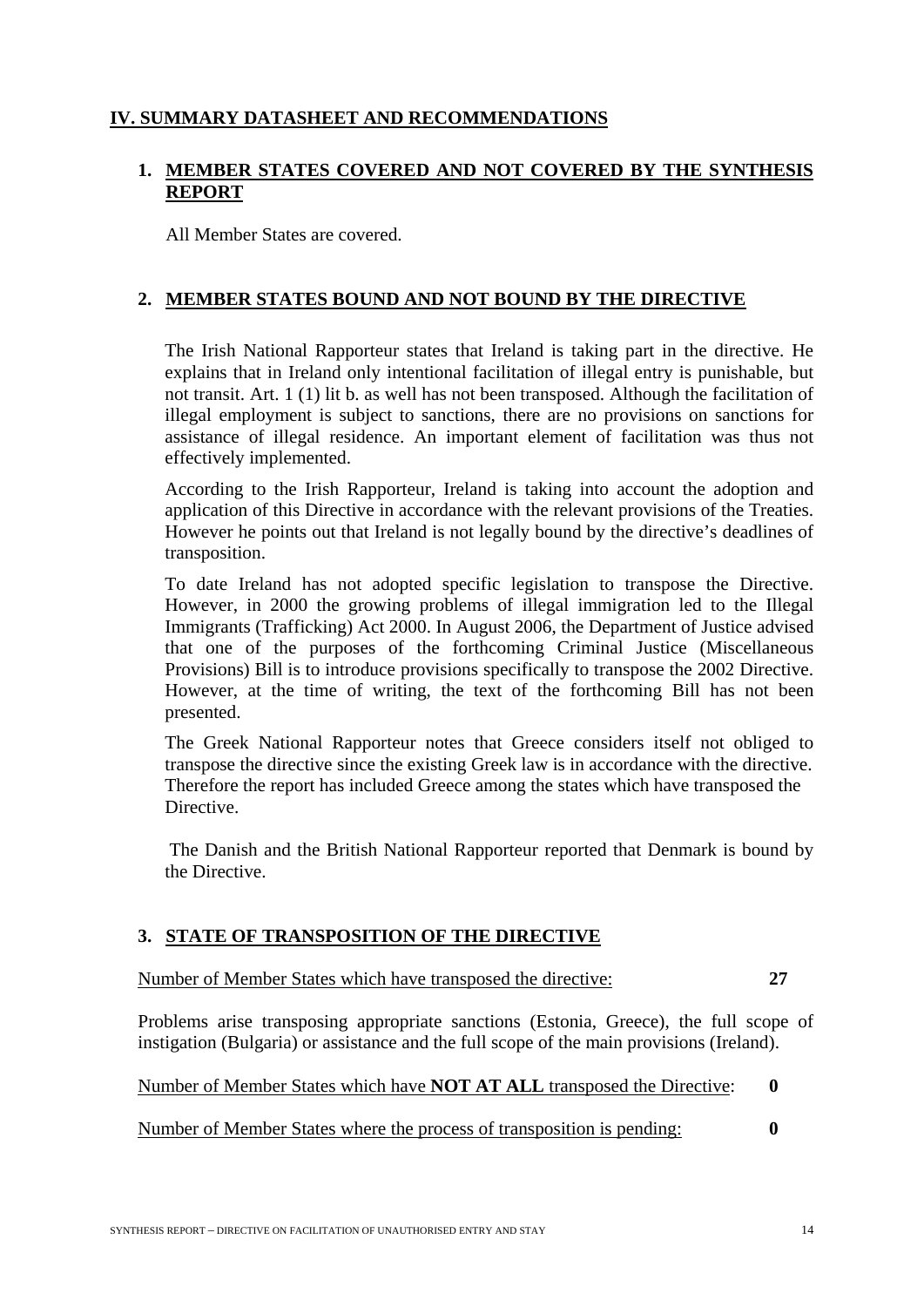| <b>MEMBER STATES</b>  | <b>STATE OF TRANSPOSITION</b>                           |
|-----------------------|---------------------------------------------------------|
| <b>AUSTRIA</b>        | - TRANPOSED                                             |
| <b>BELGIUM</b>        | - TRANPOSED                                             |
| <b>BULGARIA</b>       | - TRANPOSED                                             |
| <b>CYPRUS</b>         | - TRANPOSED                                             |
| <b>CZECH REPUBLIC</b> | - TRANPOSED                                             |
| <b>DENMARK</b>        | - TRANPOSED                                             |
| <b>ESTONIA</b>        | - TRANPOSED                                             |
| <b>FINLAND</b>        | - TRANPOSED                                             |
| <b>FRANCE</b>         | - TRANPOSED                                             |
| <b>GERMANY</b>        | - TRANPOSED                                             |
| <b>GREECE</b>         | - TRANPOSED                                             |
| <b>HUNGARY</b>        | - TRANPOSED                                             |
| <b>IRELAND</b>        | - NOT BOUND BY THE DIRECTIVE'S<br>DEADLINE <sup>5</sup> |
| <b>ITALY</b>          | - TRANPOSED                                             |
| <b>LATVIA</b>         | - TRANPOSED                                             |
| <b>LITHUANIA</b>      | - TRANPOSED                                             |
| <b>LUXEMBOURG</b>     | - TRANPOSED                                             |
| <b>MALTA</b>          | - TRANPOSED                                             |
| <b>NETHERLANDS</b>    | - TRANPOSED                                             |
| <b>POLAND</b>         | - TRANPOSED                                             |
| <b>PORTUGAL</b>       | - TRANPOSED                                             |
| <b>ROMANIA</b>        | - TRANPOSED                                             |
| <b>SLOVAKIA</b>       | - TRANPOSED                                             |
| <b>SLOVENIA</b>       | - TRANPOSED                                             |
| <b>SPAIN</b>          | - TRANPOSED                                             |
| <b>SWEDEN</b>         | - TRANPOSED                                             |
| UK                    | - TRANPOSED                                             |

<span id="page-14-0"></span> $5$  See IV 2 above.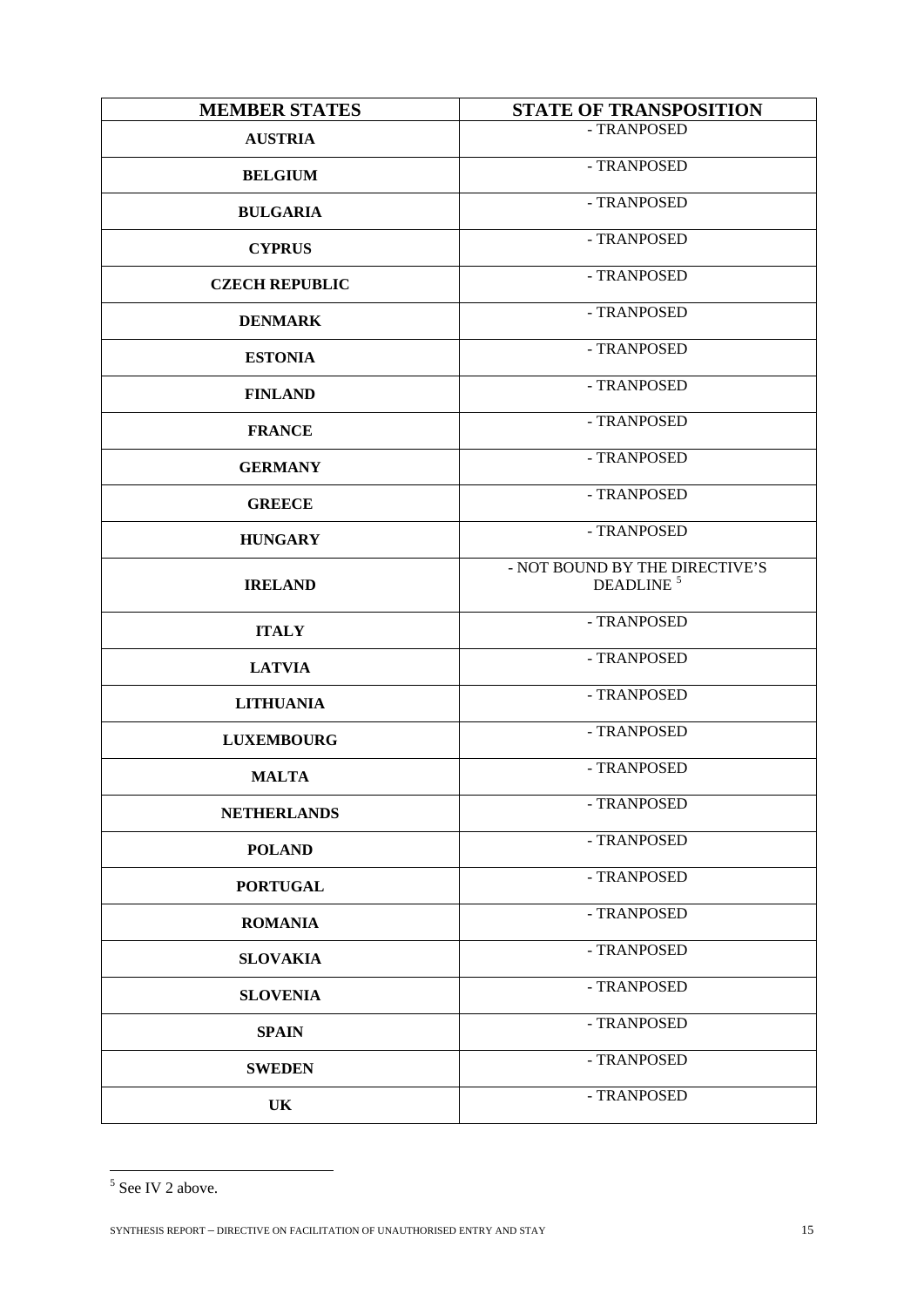## **4. TYPES OF TRANSPOSITION OF THE DIRECTIVE**

All Member States have reported to have transposed the Directive by law.

## **5. EVALUATION OF THE NUMBER OF PROBLEMS (QUANTITATIVE approach based on the national tables of correspondence and not related to the seriousness of the problems)**

Out of 27 Member States, 5 Member States have reported a problem (Belgium, Bulgaria, Estonia, Greece, Ireland), 1 of them (Ireland) is not bound by the directive's deadline.

## **6. EVALUATION OF THE SERIOUSNESS OF PROBLEMS (QUALITATIVE approach based on the national summary datasheets and VERTICAL approach as it envisages the situation per Member State)**

According to the Irish National Rapporteur, Ireland (not bound by the deadline of the Directive) has transposed the Directive except that transit and attempt is not punishable.

The Greek National Rapporteur points out that Greece meets the objectives of the main provisions of the Directive by domestic general law but has difficulties meeting the standard of sanctions laid down in the framework-decision and regulations on participants of the criminal acts mentioned in the Directive.

The Belgian Report states that attempts for facilitation without a financial aim are not punishable, whereas they should be under the directive.

The Bulgarian National Rapporteur reports that under Bulgarian law instigators can only be hold legally responsible if they act for financial gain.

The Estonian National Rapporteur notes that sanctions in Estonian Law are not completely coherent with the framework-decision 2002/946/JHA.

## **7. TYPES OF SERIOUS PROBLEMS (HORIZONTAL approach throughout all the Member States)**

Problems refer mainly to the way of punishment of participators or the severity of sanctions. There are no serious problems transposing the main objectives of the Directive.

## **8. IMPACT OF THE DIRECTIVE ON THE MEMBER STATES**

There is no major impact of the Directive on the Member States as most Member States already had provided for sanctions on unauthorised entry and stay before the adoption of the directive.

A. Regarding the evolution of national law before and after the transposition of the directive (see the first colon of the table proposed for answering in the questionnaire); list in particular the cases of "perverse effects" when the directive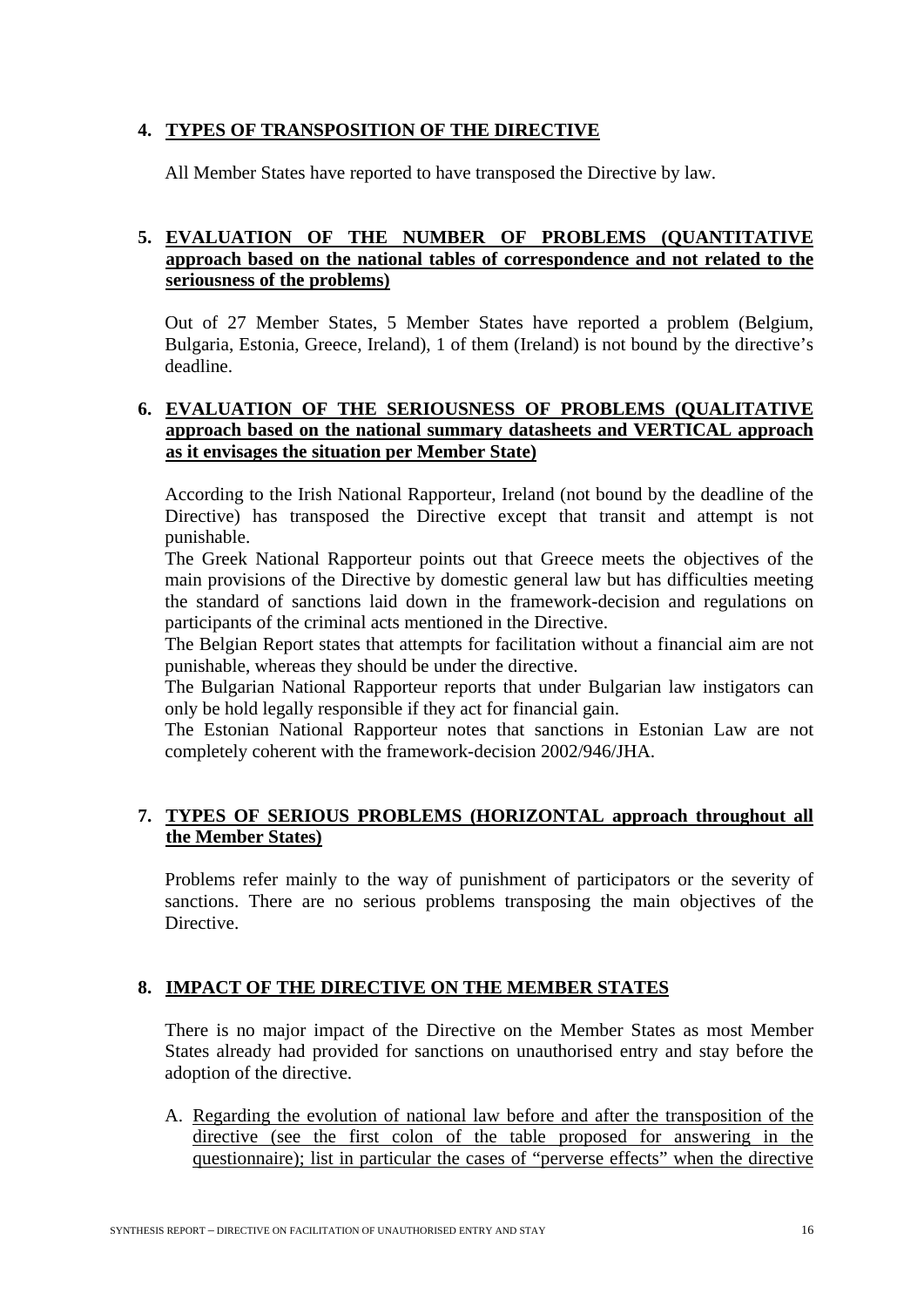has been used to lower the national standards despite the fact it was not mandatory to do so):

In fact, it cannot be concluded that the directive has been used to lower the national standards. The opposite is the case: most Member States have well understood that the Directive's objective is to set a standard level of definitions of acts that must be punishable by law. Most member states have had stricter laws; in this case these member states left such stricter rules in force.

B. Regarding the content of national law in comparison with the standard of the directive, indicate if there are or not a lot of cases of "more favourable provisions" in your national law (see the second colon of the table proposed for answering in the questionnaire; thanks for listing in your answer the most important examples):

Most Member States are providing for stricter rules than the provisions of the Directive (see point 3.4.Sanctions).

## **9. RECOMMENDATIONS TO THE EUROPEAN COMMISSION**

No recommendation is considered necessary

## **10. ANY OTHER INTERESTING PARTICULARITY TO BE MENTIONED ABOUT THE TRANSPOSITION AND THE IMPLEMENTATION OF THE DIRECTIVE IN THE MEMBER STATES**

There is nothing to mention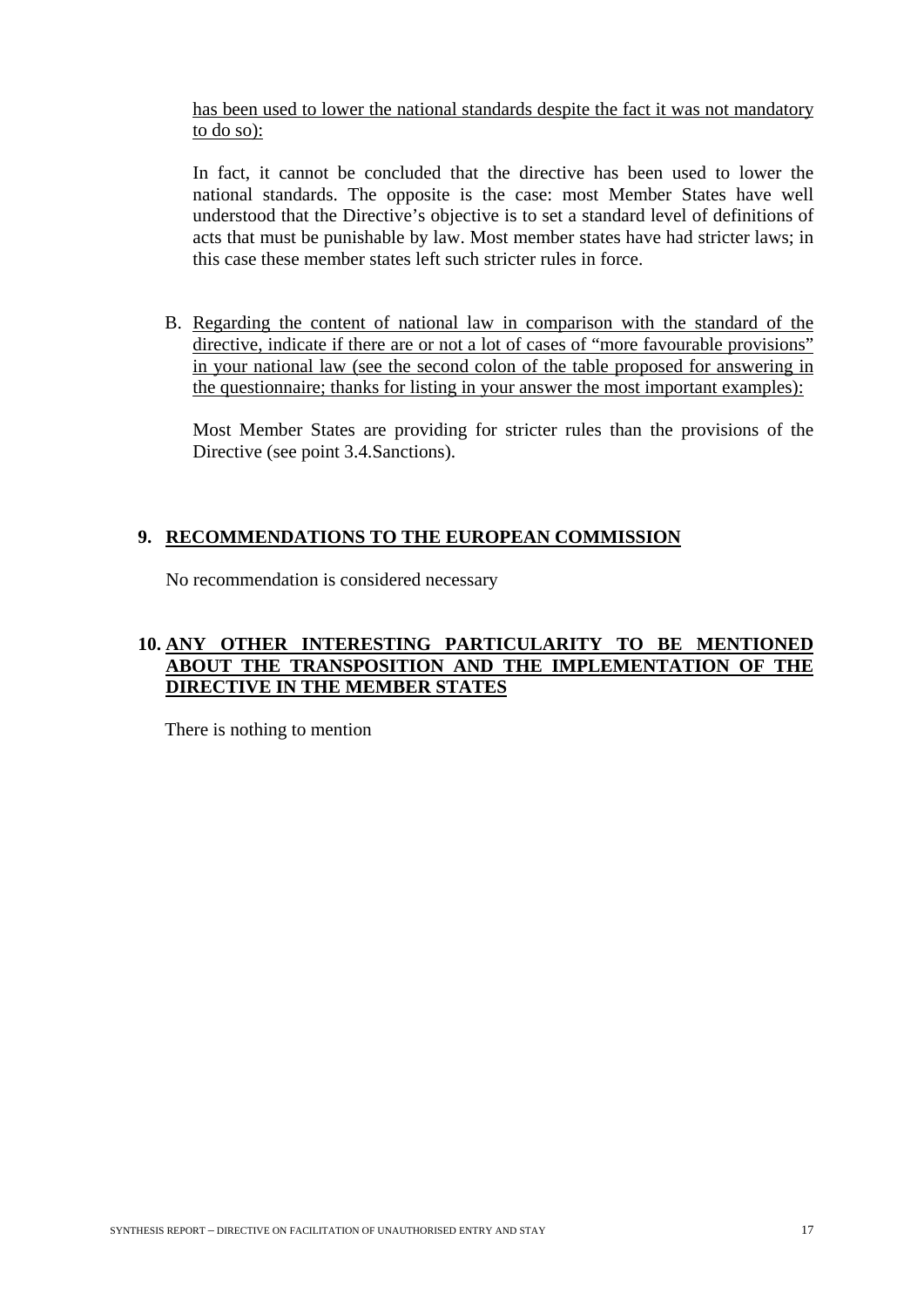## **V. EUROPEAN SYNTHESIS OF THE NATIONAL REPORTS**

## **1. Introduction**

*Council Directive 2002/90/EC of 28 November 2002 defining the facilitation of unauthorised*  entry, transit and residence is to combat the facilitation of illegal immigration both in *connection with unauthorized crossing of the border in the strict sense and for the purpose of sustaining networks which exploit human beings.* 

*Most member states have already provided for regulations in this field; therefore there are existing legal provisions that may have to be adapted to the Directive. This is frequently done by a precise definition of the infringement in question and exceptions on the one hand. On the other hand minimum rules for penalties, liability of legal persons and establishment of jurisdiction are strenghthening the framework to prevent the facilitation of unauthorized entry, transit and residence. In order to meet the latter objective, the Directive takes into account the Council framework Decision 2002/946/JHA of 28 Nov. 2002 that provides for minimum regulations. According to framework Decision 2002/946/JHA each Member State shall take the measures necessary to ensure that the infringements defined in Articles 1 and 2 of Directive 2002/90/EC are punishable by effective, proportionate and dissuasive criminal penalties which may entail extradition. Each Member State shall take the measures necessary to ensure that, when committed for financial gain, the infringements defined in Article 1(1)(a) and, to the extent relevant, Article 2(a) of Directive 2002/90/EC are punishable by custodial sentences with a maximum sentence of not less than eight years where they are committed in any of the following circumstances:* 

*- the offence was committed as an activity of a criminal organisation as defined in Joint Action 98/733/JHA(8),* 

*- the offence was committed while endangering the lives of the persons who are the subject of the offence.* 

*If imperative to preserve the coherence of the national penalty system, the actions defined in paragraph 3 shall be punishable by custodial sentences with a maximum sentence of not less than six years, provided that it is among the most severe maximum sentences available for crimes of comparable gravity.* 

*In addition, the framework Decision postulates a liability of legal persons.* 

*The purpose of the Directive is to provide a definition of the facilitation of illegal immigration and consequently to render more effective the implementation of the framework decision.* 

As most of the National Rapporteurs report the transposition of the Directive as being in order, this report summary will concentrate on the differences that still exist among member states in terms of the implementation of the optional Art. 1 (2) (exemptions for humanitarian reasons) and the scope of sanctions.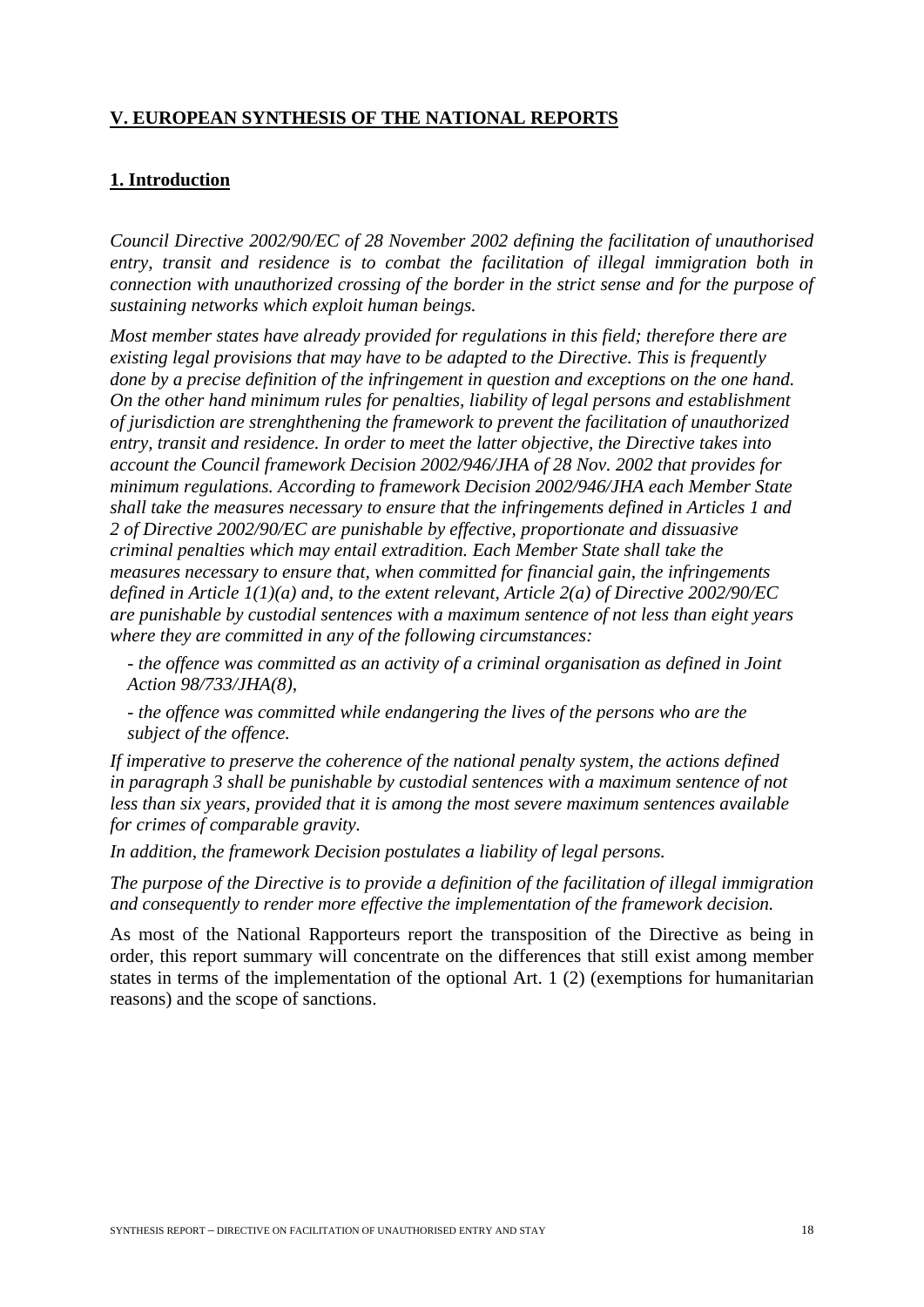## **2. National Legal Basis and Competent Authorities**

- **2.1. Norms of Transposition (Q.1; Q.4)**
- **Q.1.A**. **Identify the MAIN (because of its content) norm(s) of transposition and indicate its legal nature**
- **Q.1.B**. **List the others norms of transposition by order of importance of their legal nature (first laws, secondly regulations; thirdly circulars or instructions):**
- **Q.4. A. Has the main regulation foreseen explicitly by the main norm of transposition already been adopted or not:**
- **Q.4.B. If the main norm(s) of transposition foresees the adoption of one or several regulations, indicate if they have all been adopted:**

The broad majority of the National Rapporteurs report that their country had implemented domestic regulations on illegal entry and stay before the directive entered into force.

In terms of the way of transposition into national law, Member States can be categorised into three groups:

The first group (22 Members States) consisting of Austria, Belgium, Bulgaria, the Czech Republic, Denmark, Finland, Germany, Greece, Hungary, Ireland, Italy, Latvia, Lithuania, Luxembourg, Malta, Netherlands, Poland, Slovakia, Slovenia, Spain, Sweden and the United Kingdom, refers to already existing regulations. Therefore no  $-$  or only a formal  $$ transposition was needed. National Reports of this group also conclude that the Directive has raised the awareness for a possible exception for humanitarian reasons.

Another group of Member States (Cyprus, Portugal, Romania) has recently completed the transposition of all the objectives of the Directive into national law.

A third group, consisting of **Ireland** (not bound) and **Bulgaria** only, have not yet fully transposed the provisions of the Directive. The National Rapporteurs of Bulgaria stressed that Bulgaria did not fully transpose Art. 2 lit. a into national law as under Bulgarian law instigation is punishable only in cases of financial gain. The Irish reporter pointed out that the provisions of the Directive concerning transit and residence (Art. 1 (1) lit. b) have not been transposed yet; however Ireland is not bound by the deadline of the directive (see below 3.1).

#### **2.2. Situation in Federal Member States (Q.2)**

**Q.2.A. Explain which level of government is competent to adopt the norms of transposition.** 

**Q.2.B. In case, explain if the federal structure and the distribution of competences between the different levels pose any problem or difficulty regarding the transposition and/or the implementation of the directive.**

The National Rapporteurs of Member States with a federal structure report that regulations transposing provisions of the Directive are a matter of federal law.

An exception has been reported as regards Spain: According to the Spanish Rapporteur, the Spanish administrative structure grants some competences to the Autonomous Communities by the Statutes of Autonomy. Inspection and sanctions in labour matters are one of the competences which can be transferred to the Autonomous Communities. Catalonia and Andalusia are the only ones using this probability so far (other Statutes pending). This means they will be able to commence criminal proceedings and determine administrative sanctions,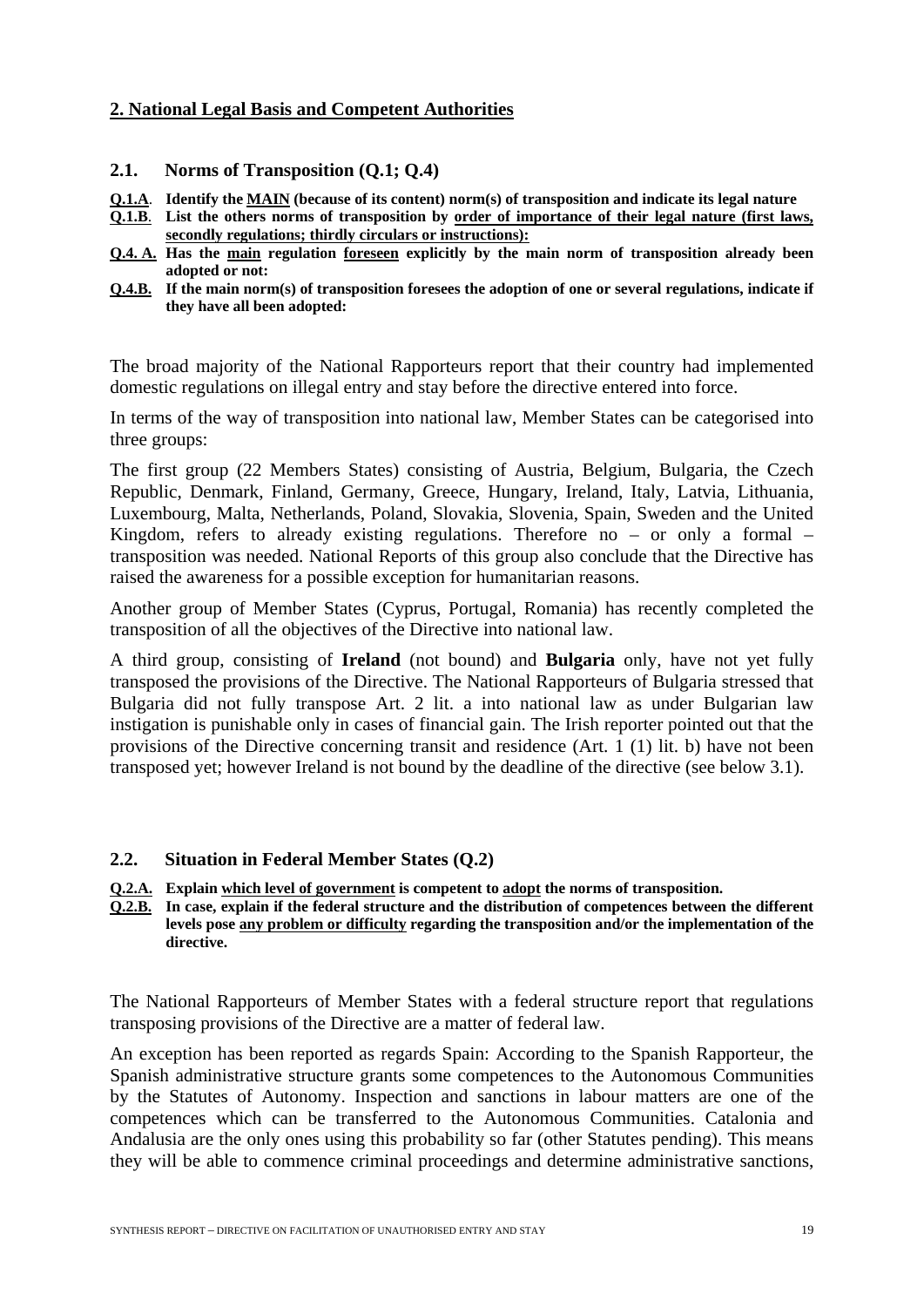but have no competence to determine what constitutes a crime. Currently the procedure of carrying out this competence is being negotiated with the central administration.

#### **2.3. Implementing Authorities (Q.3)**

**Q.3. Explain which authorities are competent for the practical implementation of the norm of transposition by taking the decisions in individual cases.** 

In general the police and public prosecution offices are the competent authorities of implementation of the regulations in practice.

Some National Rapporteurs report that their country provides for special border control forces which are implementing immigration regulations. The Finnish reporter noted that Finland is providing for such a special border control force. The French report points out that a Central Office for the repression of unauthorized immigration and employment has been established to deal with these kinds of problems. The Hungarian National Rapporteur mentions that there is a special Central Immigration Authority (OIN). The Garda Síochána is the competent authority according to the Irish National Rapporteur. Luxembourgian law determines the Parquet to be competent. The National Rapporteur for Portugal says that his country provides for an Immigration and Border Service. For Romania, the National Rapporteur stated that Romania has established a Romanian Office for Immigration and the United Kingdom has established a Borders and Immigration Agency.

The National Rapporteurs state that courts are competent to decide on sanctions imposed by the authorities for facilitation of unauthorised entry.

#### **3. Analysis of the Content of the Norms of Transposition**

#### **3.1. Punishable Acts, Art. 1 (1) (Q.5)**

- **Q.5.A. Does the domestic law of your Member State consider actions as referred to in Art. 1 (1) lit. a and lit. b as punishable actions?**
- **Q.5.B. If yes, please describe the exact scope of the national provision that reflects Art. 1 (1) lit. a.**
- **Q.5.C. If yes, please describe the exact scope of the national provision that reflects Art. 1 (1) lit. b.**
- **Q.5.D. What "appropriate sanctions" have been adopted in your Member State according to Art. 1 (1) of the Directive in implementation of the framework decision 2002/946/JHA?**

Most National Rapporteurs report that both Art. 1 (1) lit. a and Art. 1 (1) lit. b of the directive are punishable acts under national law. They point out that there has been hardly any need to pursue a difficult procedure of transposition as domestic law had already provided for sanctions for acts described in the Directive. Therefore all National Rapporteurs referred to pre-existing national regulations.

There are only slight differences in terms of the coherence of domestic law with the scope of the provisions of the Directive. These differences refer mainly to the transposition of Art. 2, not referring to the transposition of Art. 1 (1) lit. a and b.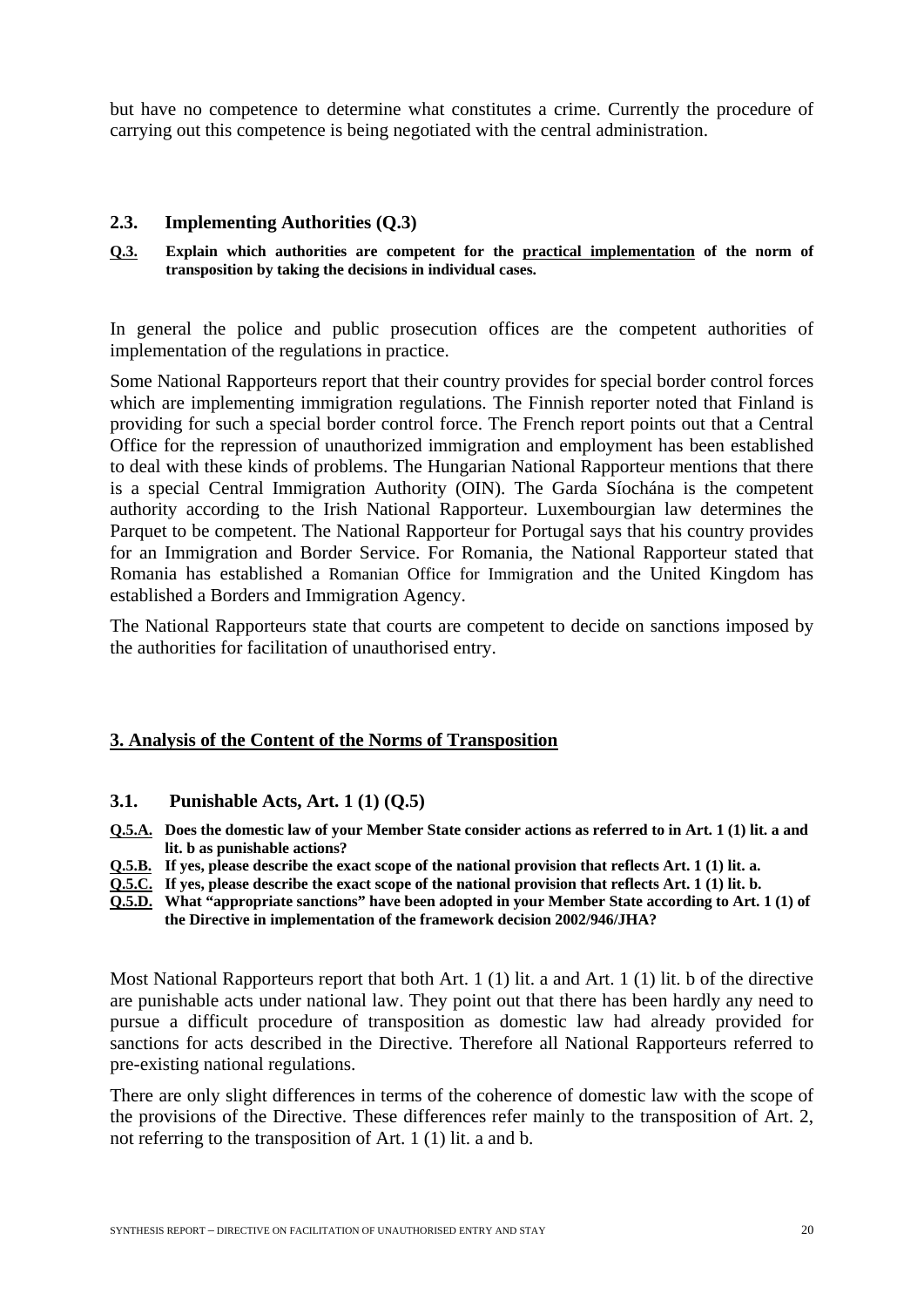According to the Irish National Reporter this does, however, not apply to **Ireland**, because Ireland is not bound by the directive concerning the deadline of transposition. To date Ireland has not adopted specific legislation to transpose the Directive. However, in 2000 the growing problems of illegal immigration led to the Illegal Immigrants (Trafficking) Act 2000. In August 2006, the Department of Justice advised that one of the purposes of the forthcoming Criminal Justice (Miscellaneous Provisions) Bill is to introduce provisions specifically to transpose the 2002 Directive. However, at the time of writing, the text of the forthcoming Bill has not been presented. Ireland has reported that only intentional facilitation of illegal entry is punishable, but not transit.

The Irish National Rapporteur explains that the term "organises or knowingly facilitates" is understood in a broad manner. Therefore, indirect facilitation (e.g. supplying of a false document) is considered to be covered by the above quoted term as well.

Latvia reports practical problems of implementation. The national rapporteur is of the opinion that practical problems may arise because there is a provision in the Code of Administrative Offences on administrative liability for transportation of third-country nationals to Latvia by violating immigration regulations. It is up to the courts to decide whether criminal or administrative liability provisions are applicable.

The **Estonian** Rapporteur reports that domestic sanctions are not coherent with sanctions of the Framework Decision 2002/946/JHA. There is no inconsistency mentioned in the report that the main provision has not been transposed as this refers to the incoherency with sanctions of the framework-decision 2002/946/JHA only. Therefore it is to be noted – and has been clarified with the Estonian Rapporteur – that in reference to Art. 1 (1) lit. a and b the issue of sanctions is a practical problem only because there is no problem transposing Art. 1 (1) lit. a and b itself. Art. 1 (1) lit. a and b have been fully transposed into Estonian law. The mention of the Estonian Rapporteur that domestic sanctions are not coherent with sanctions of the Framework-Decision refers to the transposition of Art. 3 concerning appropriate sanctions. In reference to Art. 3 a legal problem has been reported due to incoherence with the Framework-Decision.

The **Romanian** Rapporteur pointed out that there is pre-existing domestic law in **Romania** which covers actions as described in art. 1 (1) lit. a. Art. 1(1) lit. b is covered by a new law of transposition which is in order.

Referring to "appropriate sanctions" and accordance to framework decision 2002/946/JHA it is to point out that since most member states are providing for maximum sentence of 8 years and above for qualified actions these member states are in line with the framework decision. In **Finland and Sweden**, however, there is a maximum sentence of 6 years only (see below 3.4). The Swedish Rapporteur takes into account that maximum sentences have to fit into the domestic regime of sanctions. Therefore, according to the Swedish National Rapporteur, it does not seem appropriate to increase the maximum sentence to 8 years in Sweden.

Both the Finnish and the Swedish Rapporteurs did not indicate a legal or practical problem referring to sanctions compared to the framework decision. Art. 1 No. 4 of the framework decision allows a maximum sentence of not less than 6 years if this is imperative to preserve the coherence of the national penalty system.

The **Hungarian** National Rapporteur mentions that concerning Art. 1(1) lit. b transposition into the national Criminal Code does not reflect the full scope of sanctions of the Directive. However, the Hungarian National Rapporteur does not report a legal problem, as criminal acts not covered by the national Criminal Code are dealt with in administrative law. It is therefore categorized as a practical problem.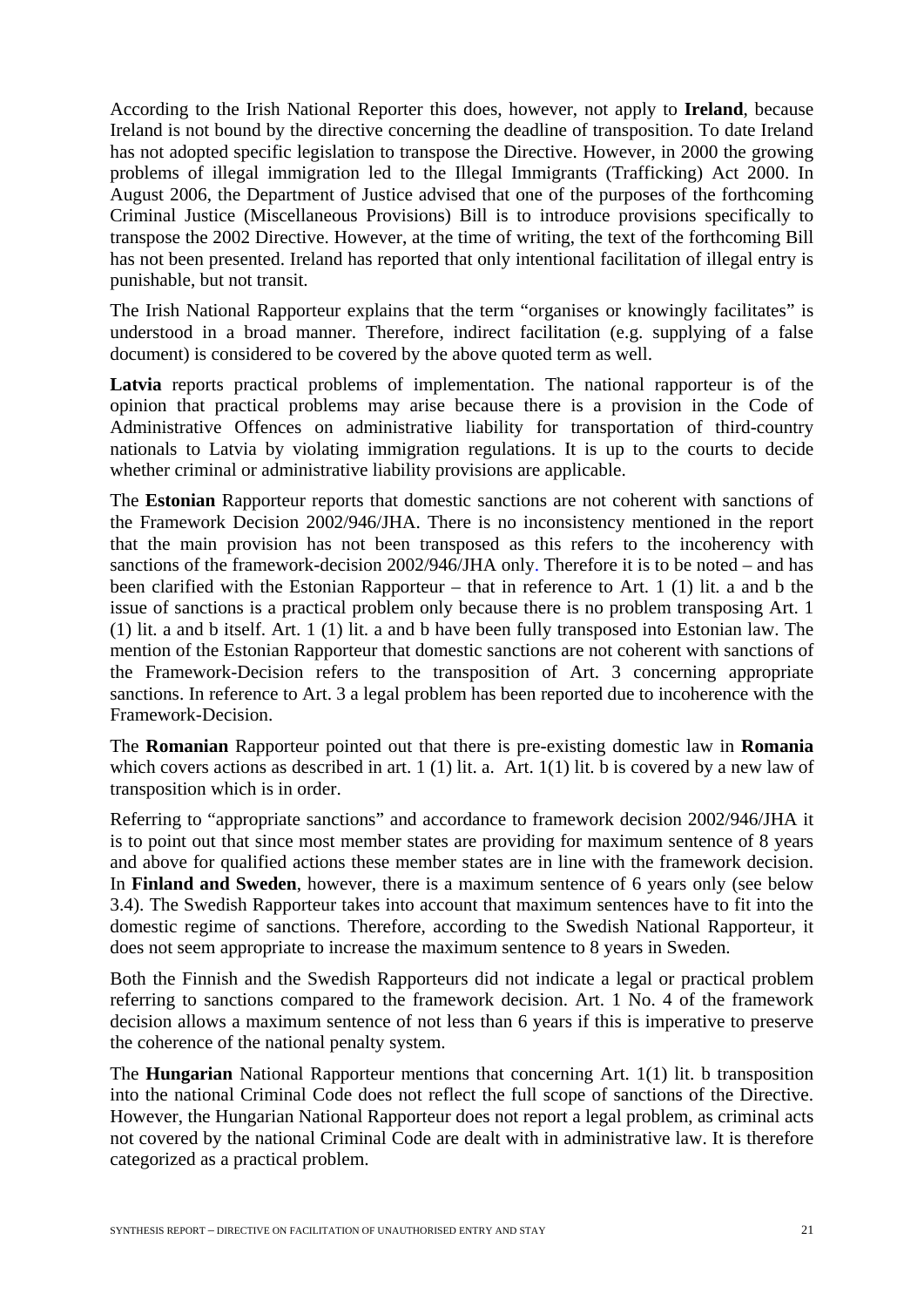| Art. $1(1)$ lit. a       |                                 |  |
|--------------------------|---------------------------------|--|
| Not yet transposed       |                                 |  |
| Legal Problem            | Ireland (not bound by deadline) |  |
| <b>Practical Problem</b> | Estonia, Latvia                 |  |
| Art. $1(1)$ lit. b       |                                 |  |
| Not yet transposed       | Ireland (not bound by deadline) |  |
| Legal Problem            |                                 |  |
| <b>Practical Problem</b> | Estonia, Hungary, Latvia        |  |

#### **3.2. Exemptions for humanitarian reasons, Art. 1 (2) (Q.6)**

- **Q.6.A. How are the exceptions in Art. 1 (2) (aim to provide humanitarian assistance) applied in national law or practice?**
- **Q.6.B. If exceptions are made for persons who act for humanitarian aims, please explain how the term "aim to provide humanitarian assistance" is interpreted in your Member State.**

Differences among member states exist as regards exemptions for humanitarian reasons.

Member states can be divided into a few groups:

There are member states which grant exemptions for humanitarian reasons in a rather generous way. The Scandinavian Countries fall into this category. According to the Danish Rapporteur, **Denmark** does not hold family members and persons helping others due to a shared religious belief responsible as long as they do not act for personal profit. According to the Swedish report, **Sweden** as well grants exemptions to persons providing assistance for non-profit purposes. **The Finnish** National Rapporteur explains that Finnish law only grants exemptions if there are vindicating circumstances and the safety of the alien is in danger.

According to the **Belgian** National Rapporteur Belgian law provides for exemptions if assistance has been provided predominantly for humanitarian reasons. The exception is incorporated in the definition of the crime for assistance, with no financial aim, in entry, transit and residence. The law does not use the terms "where the aim of the behaviour is to provide humanitarian assistance to the person concerned", but the pre-existing term that "the assistance has been provided predominantly for humanitarian reasons". No further definition is given of what is to be understood.

For a second group of member states, consisting of **Cyprus, France, Germany and Italy,** National Rapporteurs report that they provide for exemptions from criminal liability if an alien's life is in danger. It is considered disproportionate to punish someone who acts for saving lives.

For the National Rapporteurs of the **Netherlands and Hungary** the question of disproportionate punishment in case of humanitarian motivations is covered by the general rules of penal law only. There are no explicit exemptions.

The **Irish** National Rapporteur has stated that Irish law provides for possible exceptions for humanitarian reasons.

The National Rapporteur for **Malta** answers that Malta is providing for a rather formal view of exemption. There, exemptions are only applicable for housing family members up to 7 days.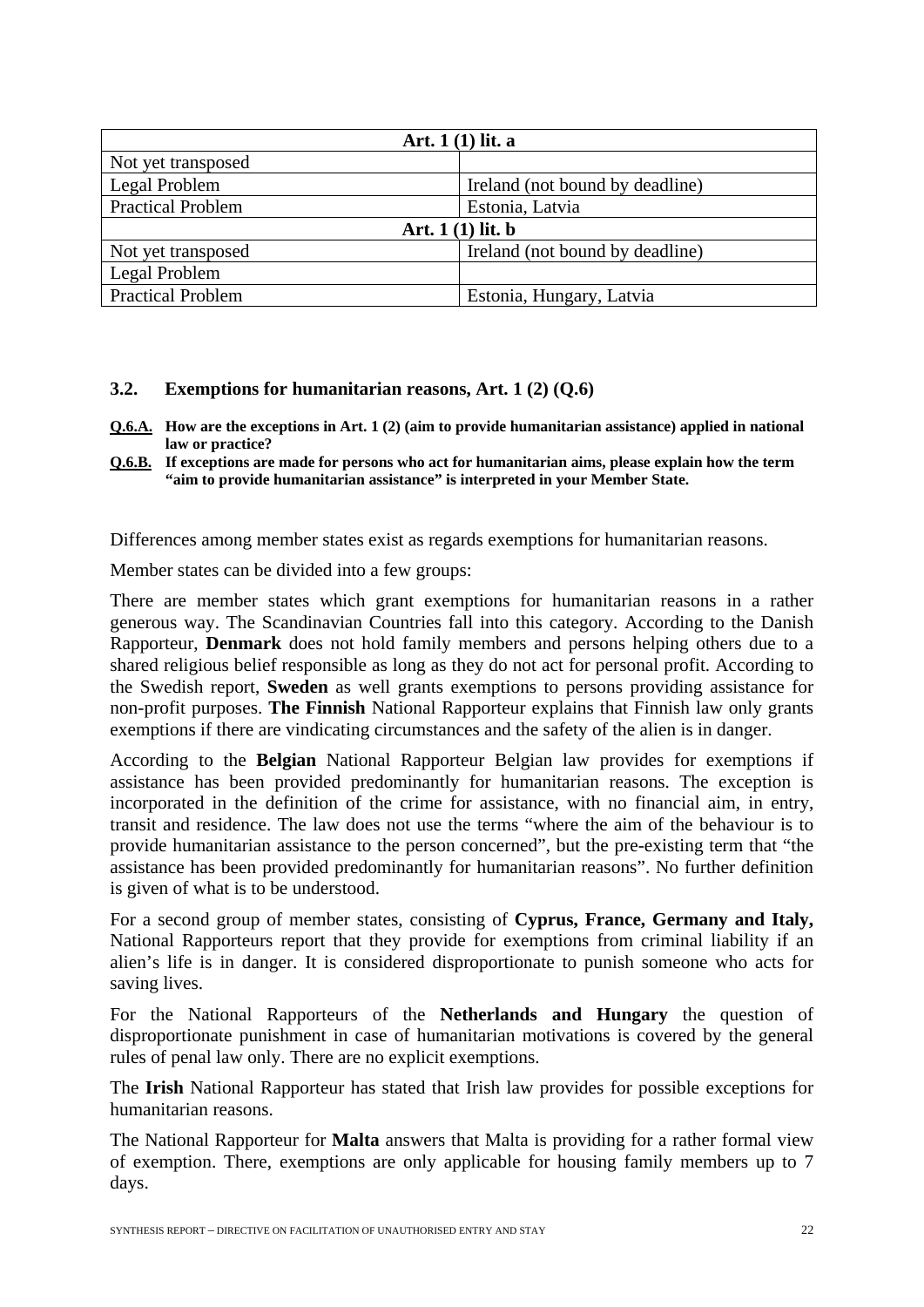| Art. 1 (2) exemptions for humanitarian Reasons |                                             |  |
|------------------------------------------------|---------------------------------------------|--|
| Providing for exemptions: 10 Member States     | Belgium, Cyprus, Denmark, Finland, France,  |  |
|                                                | Germany, Ireland, Italy, Malta, Sweden      |  |
| Providing for exemptions, but no explicit      | Netherlands, Hungary                        |  |
| regulation (exemptions derive from general     |                                             |  |
| legal principles): 2 Member States             |                                             |  |
| No exemptions: 15 Member States                | Austria, Bulgaria, Czech Republic, Estonia, |  |
|                                                | Greece, Latvia, Lithuania, Luxembourg,      |  |
|                                                | Portugal, Romania,<br>Slovakia,<br>Poland,  |  |
|                                                | Slovenia, Spain, United Kingdom             |  |

#### **3.3. Instigation, Participation and Attempt, Art. 2 (Q.7)**

**Are the aforementioned sanctions (see Q.6.) also applicable to persons who** 

**Q.7.A. are instigators of an infringement as referred to in Art. 1 (1)? Q.7.B.** are accomplices in an infringement as referred to in Art. 1 (1)?

**Q.7.C. attempt to commit an infringement as referred to in Art. 1 (1)?** 

An overview of the reports shows that instigation, participation and attempt are being sanctioned in all Member States; however, some National Rapporteurs have reported limitations in domestic law.

National Rapporteurs refer to their general Penal Codes and their regulations on instigation, participation and attempt.

According to the **Bulgarian** report, instigators are punishable only in cases of financial gain. Referring to the **Belgian** report, attempts are punishable only in cases of financial gain.

The National Rapporteur for **Greece** notes that art. 15.6 and art. 15.7 of law 3536/2007 provide for criminal penalties against specific categories of individuals who facilitate the issuance of falsified travel documents or constitute a group of more than three individuals, who have committed or intended to commit acts of facilitation of illegal entry. These articles are limited in scope and do not fully reflect art. 2 lit. a of the directive.

| Instigation, Art. 2 lit. a |                  |  |
|----------------------------|------------------|--|
| Not yet transposed         |                  |  |
| Legal problems             | Greece, Bulgaria |  |
| Practical problems         |                  |  |
| Accomplices, Art. 2 lit. b |                  |  |
| Not yet transposed         |                  |  |
| Legal problems             | Greece           |  |
| Practical problems         |                  |  |
| Attempt, Art. 2 lit. c     |                  |  |
| Not yet transposed         |                  |  |
| Legal problems             | Belgium, Greece  |  |
| Practical problems         |                  |  |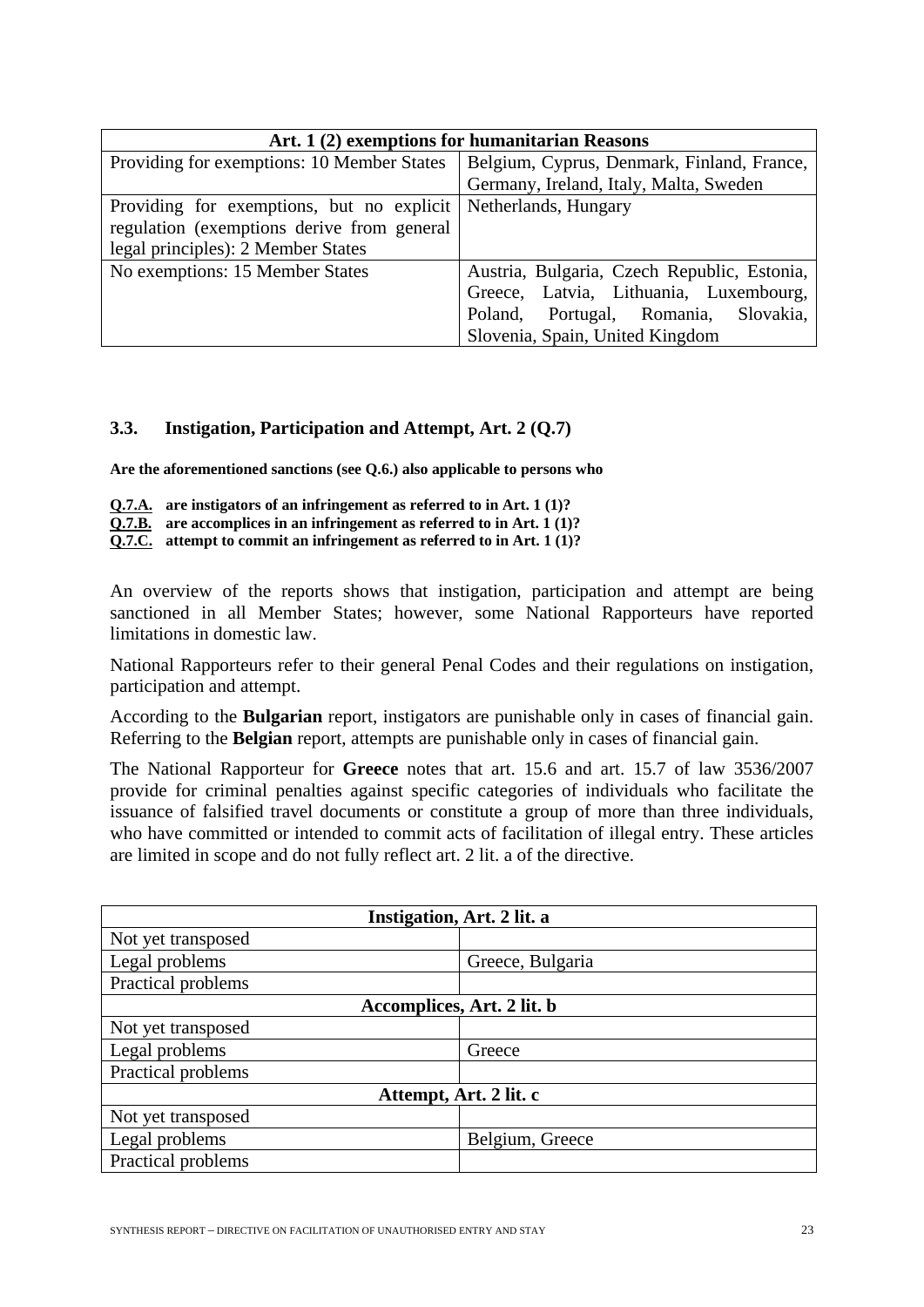#### **3.4. Sanctions, Art. 3 (Q.8)**

#### **Q.8. Sanctions (Art. 3)**

**How has the term "measures necessary to ensure that the infringements are subject to effective, proportionate and dissuasive sanctions" been interpreted and transposed in your member state?** 

In every national report domestic sanctions ranging from fines to imprisonment are mentioned.

## 3.4.1. Imprisonment

In average, imprisonment ranges from up to one year for less severe offences (e.g. assistance of transit) up to 10 years for severe offences (e.g. organized crime), so most member states are in line with or slightly stricter than the framework decision 2002/946/JHA. This applies to **Austria, Bulgaria, Estonia, France, Germany, Ireland, Latvia and Lithuania**.

A maximum imprisonment of 8 years is in effect in: **Belgium, Denmark, Poland, Slovenia and Spain**.

**Finland and Sweden** have implemented a maximum imprisonment of only 6 years.

With 12 years of maximum imprisonment in the **Czech Republic** (in most serious cases) and 15 years of maximum imprisonment in **Italy, the Netherlands and Romania** these member states have implemented maximum imprisonment above average. In **Romania**: for the "ordinary" offence the maximum penalty is imprisonment of 5 years; only in "aggravated circumstances" – the death of the alien – the penalty raises up to imprisonment of 15 years.

The **Slovakian** Rapporteur has answered that there is a 20 year maximum imprisonment for the offences described by the Directive.

However it is understood that the above mentioned maximum sentences of 15 or 20 years only apply in severe cases implying the death of persons.

| Imprisonment        |                                                                            |  |
|---------------------|----------------------------------------------------------------------------|--|
| Maximum of 20 years | Slovakia                                                                   |  |
| Maximum of 15 years | Italy, Netherlands, Romania                                                |  |
| Maximum of 12 years | Czech Republic                                                             |  |
| Maximum of 10 years | Austria, Bulgaria, Estonia, France, Germany,<br>Ireland, Latvia, Lithuania |  |
| Maximum of 8 years  | Belgium, Denmark, Poland, Slovenia, Spain                                  |  |
| Maximum of 6 years  | Finland, Sweden                                                            |  |

Member States not listed here have stated that they are in line with the framework decision and the objectives of the Directive, therefore they are providing for punishments of maximum imprisonment of 8 years.

With the exception of **Estonia**, no National Rapporteur has reported a problem concerning effective, proportionate and dissuasive sanctions.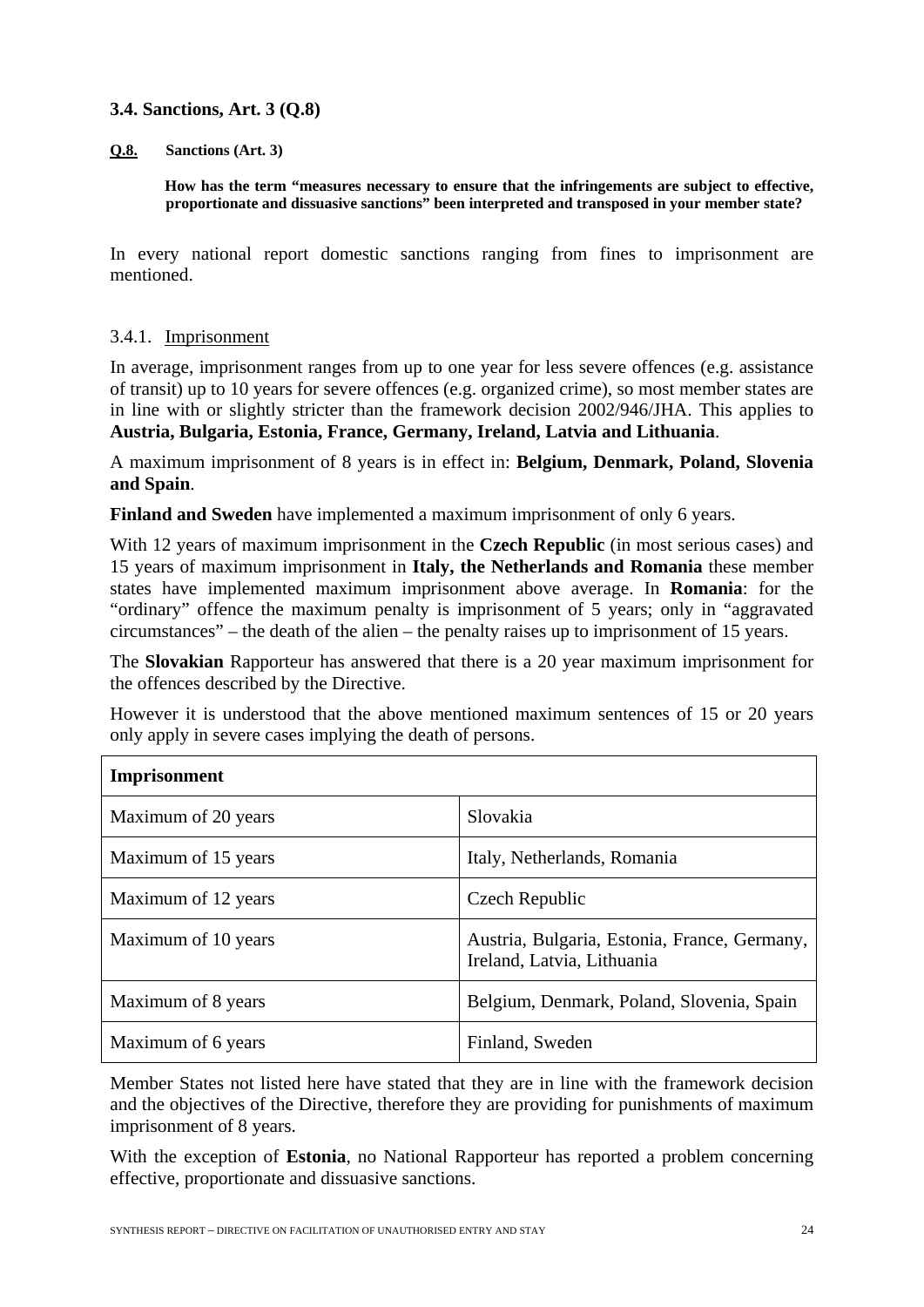According to the Estonian National Rapporteur, Estonia is not fully in line with the sanctions laid down in the framework decision. This refers to sanctions concerning acts of Art. 1 (1) lit. a and b as well as Art. 3. The sanctions are not appropriate and incoherent with the Framework Decision 2002/946/JHA and in practice sanctions may consist of conditional sentences .

In **Latvia** the National Rapporteur explains a practical problem: In general there is growing problem of efficient application of criminal punishment in terms of confiscation of property. A Person who suspects or is facing criminal charges re-registers it's property and financial assets on the name of family members. Thus, when the court orders confiscation there is nothing left to confiscate.

## 3.4.2. Fines

Looking at fines there is a very diverse picture. There is no specific tendency.

While **Bulgaria, Greece, Lithuania, Malta, Romania, Slovenia** are providing for maximum fines below 10.000 EUR, other member states like **Belgium, France and Ireland** may impose fines of more than 100.000 EUR. However, it can hardly be concluded that member states with a lower level of average income have implemented lesser maximum fines. The member state with the lowest maximum fines is **Greece** (3.000 EUR). According to the French National Rapporteur, in **France** fines of up to 750.000 EUR may be imposed. But also member states like the **Czech Republic** (71.080 EUR), **Hungary** (12.000 EUR) or Latvia (17.143 EUR) have implemented provisions which provide for rather high fines. **Austria** and **Germany** are calculating fines based on daily unites (penalty up to 360) which are multiplied by a daily fine that is calculated by a formula taking into account the perpetrator's financial situation.

#### 3.4.3. Other Sanctions

The **Czech** Rapporteur points out that it is also possible to order the prohibition of activities (e.g. for companies to continue the activity which lead to the crime) on persons convicted as well as a forfeiture of property.

The **Hungarian** Rapporteur states that there are also sanctions of expulsion, ban of entry and residence. The **Hungarian** National Rapporteur mentions that concerning Art. 3 transposition into the national Criminal Code does not reflect the full scope of sanctions of the Directive. However, the Hungarian National Rapporteur does not report a legal problem, as criminal acts not covered by the national Criminal Code are dealt with in administrative law. It is therefore categorized as a practical problem.

According to the **Latvian** report, it is as well possible to confiscate property as a sanction.

| Art. 3 appropriate sanctions |                 |  |
|------------------------------|-----------------|--|
| Not yet transposed           |                 |  |
| Legal problems               | Estonia, Greece |  |
| Practical problems           | Hungary, Latvia |  |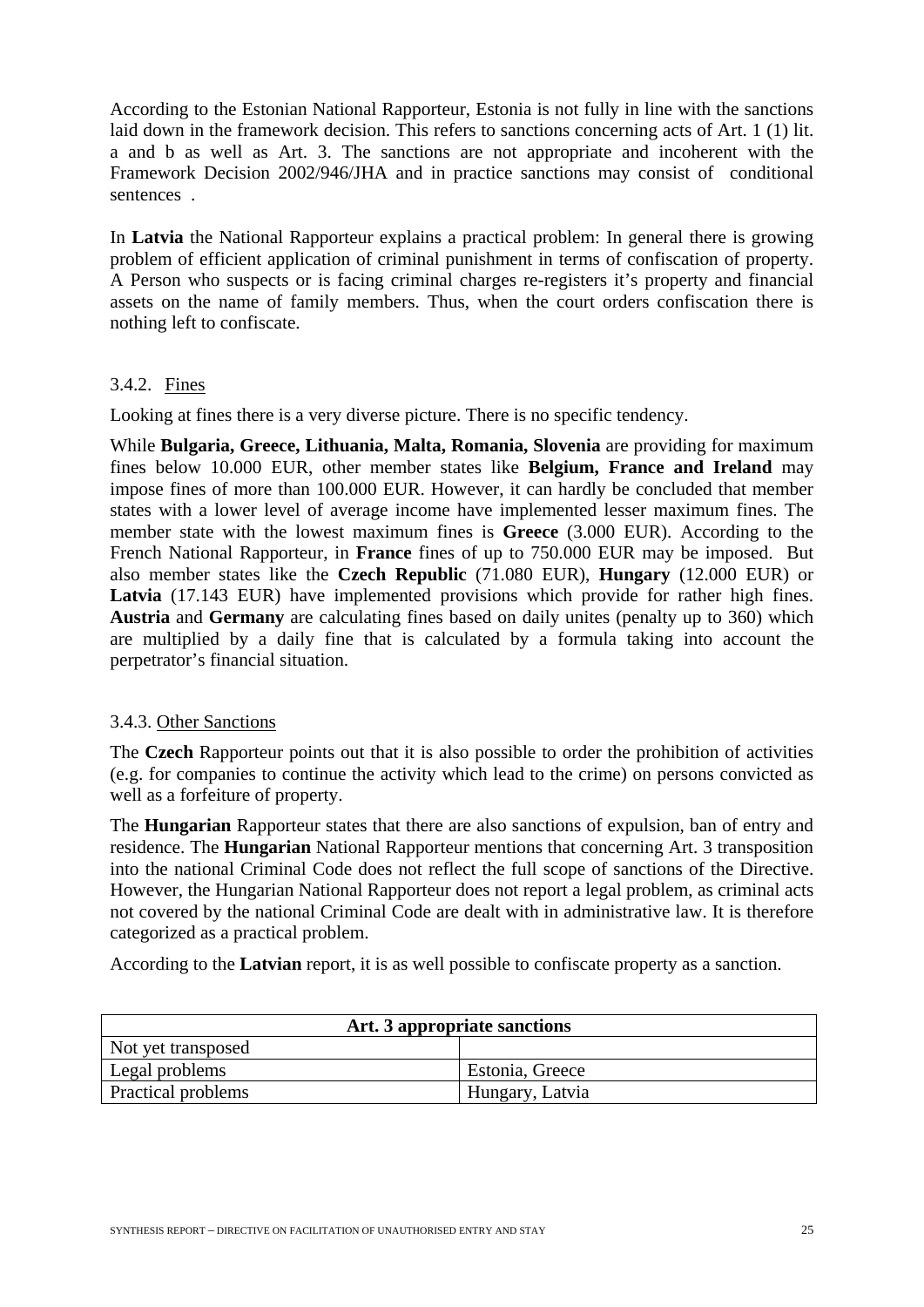## **4. Impact of the Directive**

#### **4.1. Evolution of Internal Law due to the Transposition (Q.9)**

#### **Q.9. Did the transposition of the directive make the rules related to the punishment of facilitation of unauthorised entry become from the point of view of a potential perpetrator more favourable or less favourable regarding the evolution of national law?**

Due to the fact that most member states had already provided for national regulations on illegal entry and stay (exceptions see above 3.1) more or less equivalent to the objectives of the directive, the impact of the directive is rather insignificant. Therefore, the question has frequently not been answered in the national reports.

All member states have stated that national regulations are in line with or even stricter than the directive with the exceptions of the limitations described above (see above 3.1 and 3.4).

#### **4.2. Tendency to copy the provisions of the Directive? (Q.10)**

- **Q.10. From your point of view, did the transposition of the directive imply other interesting changes for a potential perpetrator regarding other elements than the ones mentioned in the previous question. Make also a comparison with the standard of the directive in the last column of the table below.**
- **Q.10.A. Mention if there is a general tendency to just copy the provisions of the directive into national legislation without redrafting or adaptation them to national circumstances.**
- **Q.10.B. If yes, please indicate if this general tendency may or not create problems (for example difficulties of implementation, risk that a provision remain unapplied).**
- **Q.10.C. If yes, give some of examples:**
- **Q.10.D. If only some provisions of the directive have been copied and if this may create any problem, please quote them and explain the problem.**

In general the reports show no tendency to copy the provisions of the directive. Only the Rapporteurs of Cyprus, Hungary, Latvia and France stated that there is a general tendency to copy provisions of the directive. Therefore it can be pointed out that new member states tend to copy the provisions of the directive more than traditional member states.

#### **4.3. Jurisprudence (Q.11)**

#### **Q.11**. **Quote** *interesting* **decisions of jurisprudence related to the directive, its transposition or implementation**

Please check 4.5 below.

#### **4.4. Problems with the translation (Q.12)**

**Q.12. Specify if there are or not problems with the translation of the text of the directive in the official language of your Member State and give in case a list of the worst examples of provisions which have been badly translated.**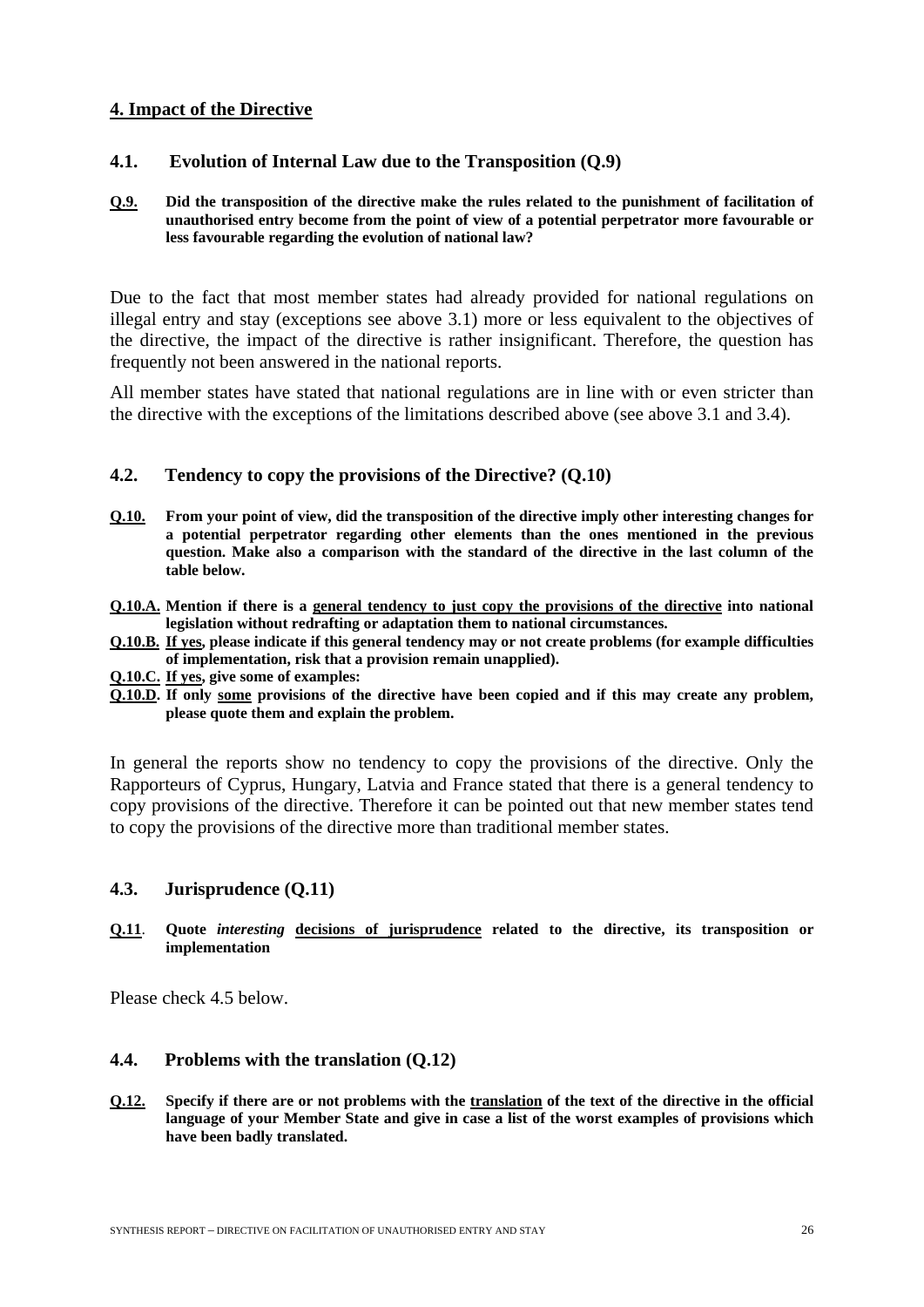Only the **Spanish** Rapporteur has mentioned that the word "unauthorized" of the title of the Directive has been translated into "irregular" in the Spanish version.

According to the **Estonian** National Rapporteur, in article Article 1.1, "entry" is sometimes translated as "border crossing", "national" is translated as "citizen".

Both the Estonian and the Spanish National Rapporteurs have not indicated this to be a legal problem.

#### **4.5. Other interesting elements (Q.13; Q.14)**

- **Q.13. Following your personal point of view, mention from the point of view of third country nationals, potential perpetrators and/or from the Member State any interesting or innovative practice in your Member State**
- **Q.14. Please add here any other interesting element in your Member State which you did not had the occasion to mention in your previous answers**

Some National Rapporteurs have given an insight on other interesting elements connected to the Directive. As no specific topics can be identified, we are listing the statements given in alphabetical order.

The **Belgian** Rapporteur points out that in its advice on the legislative proposal, the Council of State remarked that the incriminations set in Belgian law would go further than Article 1 (1) and (2) of the directive in that also assistance in residence without financial aim and assistance in transit and entry with financial aim were added as specific criminal acts. The government replied that the directive does not inhibit the member states from adopting stricter criminal legislation.

The **Danish** report mentions that there have been court convictions for organisations facilitating illegal immigration, e.g. providing false papers.

The **German** Rapporteur points out that courts have a rather strict perception of the wording "residence" which leads to the understanding that e.g. taxi-drivers who transport illegal aliens cannot be punished for facilitation of illegal entry.

The **Portuguese** Rapporteur says that regulations have in general become stricter implementing the objectives of the Directive.

The **Spanish** Rapporteur stresses that sanctions generally may be considered as effective, proportionate and dissuasive, with the exception of sanctions in cases of expulsion.

According to the answer of a Spanish NGO, it was not common to be released on bail in the difficult areas - such as Algeciras, San Roque, Barbate, La Línea, amongst others, in the south of Spain - therefore that could be considered as a dissuasive measure. From the point of view of the Spanish Rapporteur this is not a sanction itself and it has not the aim of being dissuasive.

The Spanish Rapporteur also points out that article 1 (2) of the directive should be transposed into Spanish law. The reason for this comment is that the administration asks many NGOs for help dealing with illegal immigrants. The administration even subsidized NGOs very often for assisting immigrants at the border and on Spanish territory. This funding is forbidden by the law. So the Spanish rapporteur argues that a transposition of art. 1(2) implementing exceptions for humanitarian reasons could not only help persons acting for humanitarian reasons, but also stop the illegal practice of funding NGOs.